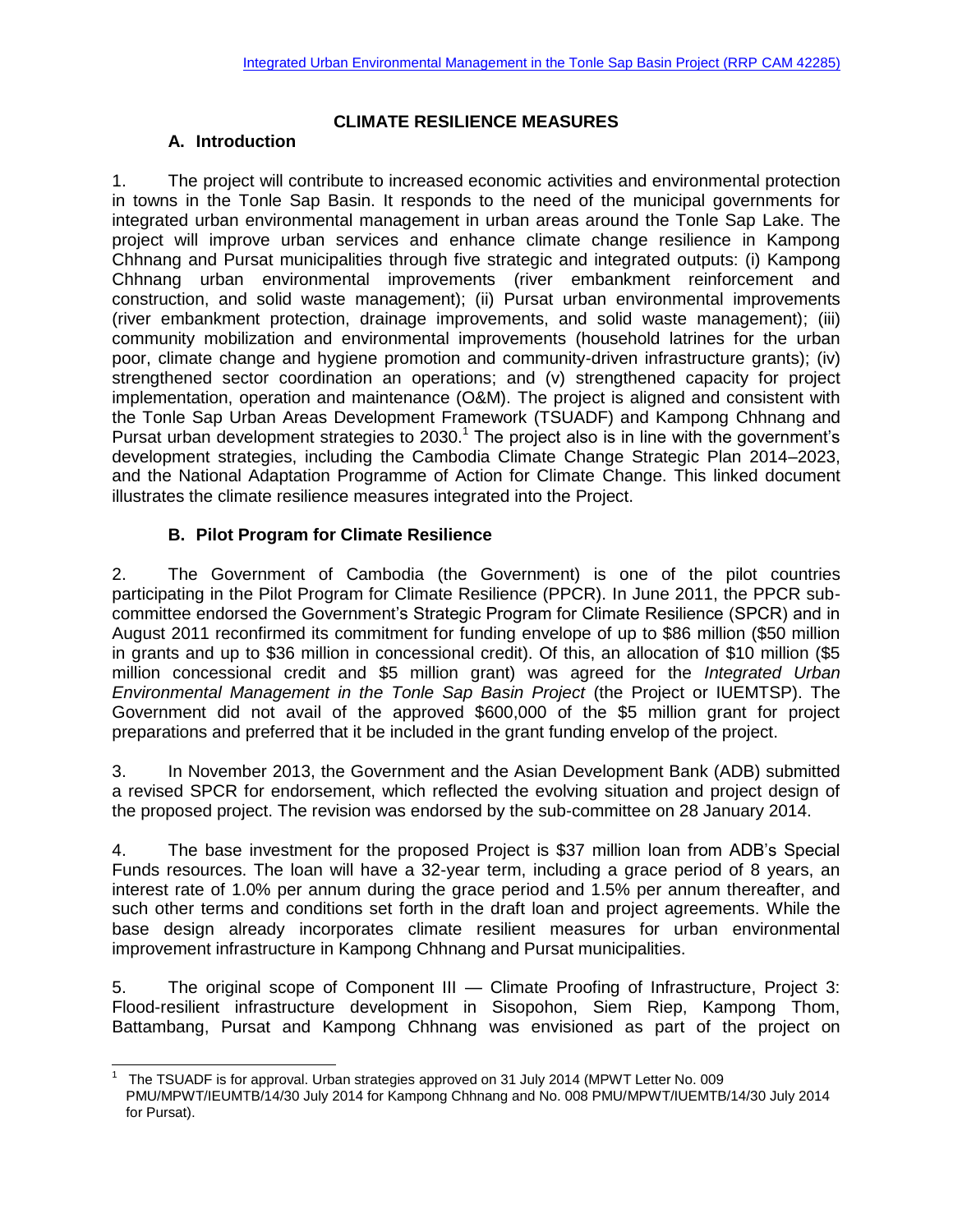*Sustainable Urban Development in the Tonle Sap Basin Project*. Since then, the proposed project has been renamed to the current name and the project area has been focused to provide infrastructure financing for the two provinces of Kampong Chhnang and Pursat.

6. The project includes: (i) mainstream adaptation concerns into urban infrastructure planning in selected provinces, and (ii) enhance climate resilience of urban areas by strengthening river banks, solid waste disposal and other sanitation systems, to minimize the impacts of floods. It aims to improve urban services and enhance enhanced climate change resilience of urban infrastructure to floods in Kampong Chhnang and Pursat municipalities.

7. The preparation of the TSUADF has assisted the Government in prioritizing two municipalities Kampong Chhnang and Pursat for infrastructure investments under the project aimed at strengthening the climate resilience of urban areas. The TSUADF provides the rationale for the project and identifies Kampong Chhnang and Pursat municipalities as first priority for investments due to its strategic importance (location and economic importance), climate change and environment protection, synergies with ADB projects on agriculture and rural development, and complementarities with other ADB SCF projects. The preparation of the TSUADF and subsequent town urban development strategies in Kampong Chhnang and Pursat has led to an increased awareness about the importance of incorporating climate resilience features into future urban development projects. The Government has already requested ADB and the Cities Development Initiative for Asia (CDIA) for a Phase II of this project for two additional towns in 2016; the CDIA has responded favorably to this request to support the prefeasibility of two additional municipalities around the Tonle Sap—Sisopohon and Serei Saophoan (also the new name for Kampong Thom).

8. It is important to coordinate closely with the PPCR financing for the climate resilience measures in the GMS Flood and Drought Risk Management and Mitigation Project, GMS Southern Economic Corridor Towns Development Project, the Cambodia Provincial Roads Improvement Project.<sup>2</sup> The GMS Flood and Drought Risk Management and Mitigation Project focusses on flood control to divert water during flood periods to reduce flooding in Pursat township; and the Cambodia Provincial Roads Improvement Project aims to improve the road embankments and roadside ditches which are susceptible to erosion in Kampong Chhnang township, specifically west and east of National Road 5, on 150B and 151B, and in the westernmost section of the road, where water flows off the Phnom Aoral Mountains towards the road across large plains.<sup>3</sup> The proposed Project complements these projects in both Pursat and Kampong Chhnang by providing complementary climate resilient infrastructure to further protect these towns from flooding and environmental pollution.

9. PPCR loan (\$5.0 million) will finance 82% of the incremental costs associated with ensuring the Kampong Chhnang river embankment reinforcement and construction (output 1.1)

 2 These include: ADB. 2012. *GMS Flood and Drought Risk Management and Mitigation Project (L2970/G0330/L8262- REG)*. Manila (SPCR endorsement June 2011 for \$9.96 million; PPCR SC approval October 2012); ADB. 2012. *GMS Southern Economic Corridor Towns Development Project* (L2983/L8265/G0335/G0334-CAM). Manila (SPCR endorsement \$10 million; PPCR SC approval October 2012); ADB. 2011. *Cambodia Provincial Roads Improvement Project* (G0278/L2839/TA8005/L8254-CAM). Manila (SPCR endorsement \$17 million; PPCR SC approval November 2011).

 $3$  Increased climate resilience outputs of all projects are found online. GMS Flood and Drought Risk Management and Mitigation Project [\(http://www.adb.org/sites/default/files/40190-013-cam-oth-02.pdf\)](http://www.adb.org/sites/default/files/40190-013-cam-oth-02.pdf); the GMS Southern Economic Corridor Towns Development Project [\(http://www.adb.org/sites/default/files/43319-033-cam-oth-01.pdf\)](http://www.adb.org/sites/default/files/43319-033-cam-oth-01.pdf); the Cambodia Provincial Roads Improvement Project [\(http://www.adb.org/sites/default/files/linked-docs/43309-013](http://www.adb.org/sites/default/files/linked-docs/43309-013-cam-oth-02.pdf) [cam-oth-02.pdf\)](http://www.adb.org/sites/default/files/linked-docs/43309-013-cam-oth-02.pdf); and the technical assistance for Mainstreaming Climate Resilience into Development Planning [\(http://www.adb.org/sites/default/files/projdocs/2013/45283-001-cam-tar.pdf\)](http://www.adb.org/sites/default/files/projdocs/2013/45283-001-cam-tar.pdf).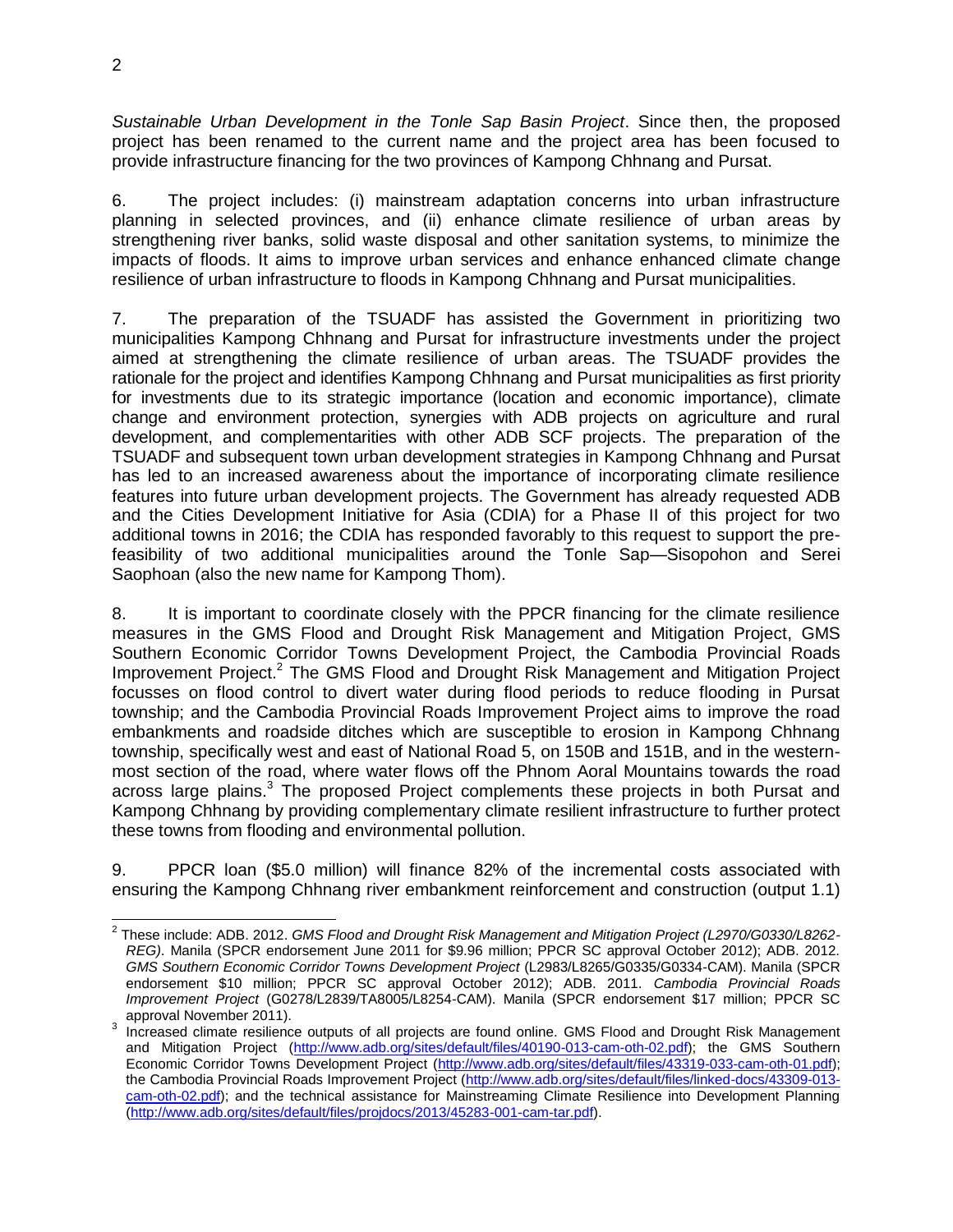is climate resilient or about 23.4% of the estimated cost for the river embankment sub-output. Additional cost of climate change measures is about \$6.1 million. Measures include: (i) concrete revetment on the slopes on the Tonle Sap side rather than gabions (\$2.2 million); (ii) concrete road instead of bitumen (estimated at \$1.5 million); and (iii) raising the embankment level by 0.9 meters to 13.00 meters (estimated at \$2.4 million). These measures and the increase in cost is justified in two ways: (i) the overtopping of the embankment would be disastrous and with the uncertain climate change consequences a return period of 50 years and a freeboard of 500 mm is justifiable; and (ii) the use of concrete for the road and slopes will increase the longevity of the embankment, enhance resilience to climate change and reduce maintenance costs.<sup>4</sup>

10. The PPCR grant (\$5.0 million) will finance 100% of the incremental costs associated with ensuring that the Pursat drainage improvements (output 2.2) is climate resilient or about 33.3% of the estimated cost for the drainage sub-output. The incremental cost of climate change adaption for the drainage system is estimated at \$2.47 million. The PPCR grant also will be partially applied towards output 3 on community mobilization and environmental improvements (about \$2.03 million or 47% of the total amount allocated for this output, estimated at \$4.34 million). It also will be used to support sector coordination and operations through output 4 (about \$0.3 million or 70% of the total amount allocated for this output, estimated at \$0.43 million). This excludes \$0.2 million reserved as contingency.

11. Overall, the proposed PPCR financing will contribute to strengthening the capacity of the government and affected communities to reduce the risks associated with climate extremes, namely flood and drought events. It has been applied for investments that are in accordance with the environmental and urban development needs (including climate change assessment) completed during project preparation for the Tonle Sap area (i.e., TSUADF) and individual municipality urban development strategies for Kampong Chhnang and Pursat. The PPCR grant and loan will be used to help mainstream adaptation concerns into urban infrastructure planning in the Tonle Sap and in the two municipalities of Kampong Chhnang and Pursat.

12. On 23 October 2014, the PPCR Sub-Committee approved \$10.0 million in PPCR funding (\$5.0 million in credits and \$5.0 million in grant funding) for the proposal entitled, Cambodia: Flood-resilient Infrastructure Development in Pursat and Kampong Chhnang Towns as part of the Integrated Urban Environmental Management in the Tonle Sap Basin Project, submitted by the Government of Cambodia and the ADB.

## **C. Key Features of the Project and Application of PPCR Financing**

13. **Regional nature**: The Project is a national project that has links with the Greater Mekong Subregion (GMS) and Association of Southeast Asian Nations (ASEAN) regions. Urban areas around the Tonle Sap Lake are focal points of economic growth and crucial to Cambodia's own development and its position within the GMS and greater ASEAN region; unregulated growth can, however, adversely impact the environment through untreated water pollution in overall natural water resource management.

14. **Knowledge development and sharing**: The Project will generate knowledge that will assist the Government plan and develop future climate resilient infrastructure for urban environmental improvements. Experience from mainstreaming adaptation concerns into urban infrastructure planning in Kampong Chhnang and Pursat will provide opportunities for knowledge sharing and management. The Government has already requested ADB and the

 4 The remaining \$0.02 million of the PPCR loan will finance the service charge of the loan.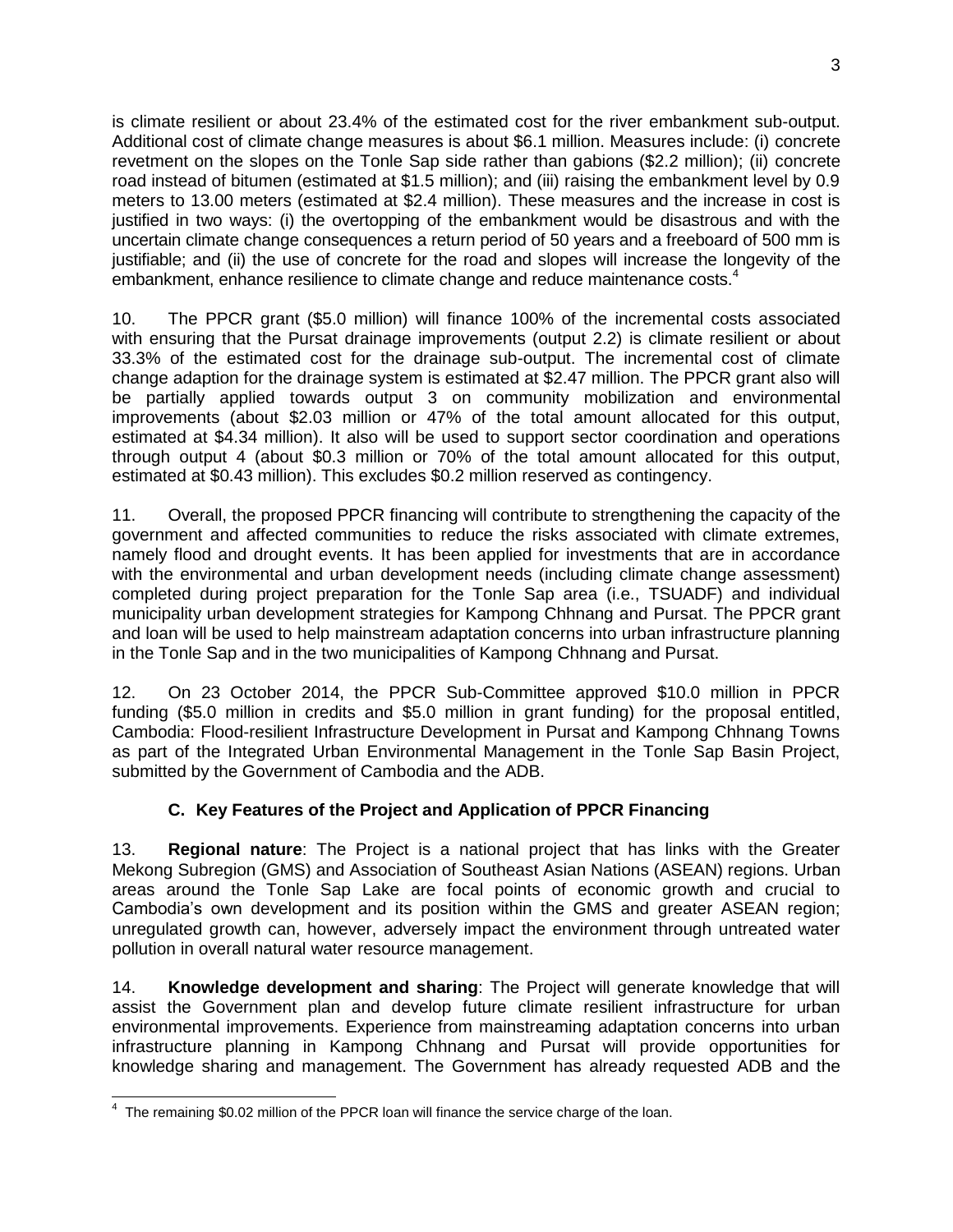Cities Development Initiative for Asia (CDIA) for a Phase II of this project for two additional towns; the CDIA has responded favorably to this request to support the pre-feasibility of two additional municipalities around the Tonle Sap.

15. The PPCR grant financing will help to further generate knowledge and will provide a forum (or platform) for knowledge sharing. The TA on Mainstreaming Climate Resilience into Development Planning will lead the coordination efforts amongst all the PPCR subprojects.<sup>5</sup> The Project will use this TA as a coordination mechanism to share experiences and lessons that emerge from the Project with the Ministry of Environment, Ministry of Economy and Finance, Ministry of Public Works and Transport (MPWT) and other partner agencies that have been recipients of PPCR financing. The ADB project team and MPWT will also provide project progress updates to the Southeast Asia Department focal, and ADB-Climate Investment Fund (CIF) and SPCR coordinators.

16. The Project's Output 4 on Sector Coordination and Operations includes support for knowledge development and sharing. While the ADB loan proceeds will be used to help support the implementation of the TSUADF and a national task force on urban development, the PPCR grant financing will support a group of consultants to carry-out consultations with provincial and municipal governments around the Tonle Sap Lake, and develop a Plan for Climate Change Adaptation in Urban Areas around the Tonle Sap, including revised building codes for household sanitation improvements in flood-prone areas. The consultants supported by the PPCR grant will coordinate regularly with the TA on Mainstreaming Climate Resilience into Development Planning and support subnational capacity development during preparation of the draft Plan. It will be prepared in line with agencies (e.g., Mekong River Commission and the GMS Environment Operations Center) and existing policy documents on the environment, climate change, climate resilience and infrastructure development (e.g., Cambodia's *National Adaptation Programme of Action to Climate Change*).<sup>6</sup>

17. **Gender dimensions**: The Project is classified as effective gender mainstreaming  $(EGM)<sup>7</sup>$  A project gender action plan (GAP) has been developed based on a gender analysis and consultations with the Ministry of Public Works and Transport and Ministry of Women's Affairs in Phnom Penh and in the provinces. The GAP has been prepared in accordance with ADB's Policy on Gender and Development (1998), ADB Operations Manual Section C2/BP (2010) Gender and Development in ADB Operations, and the Government's goal to strengthen the role and social status of women through capacity building for women in all sectors, changing discriminatory social attitudes, and safeguarding women's rights to actively and equally participate in nation building.<sup>8</sup>

18. The GAP includes specific gender actions to help ensure men and women actively participate in project activities, receive project information, and have access to opportunities during project implementation. It reflects current situations and needs of men and women in

 5 ADB. 2012. *Mainstreaming Climate Resilience into Development Planning* (TA8179-CAM). Manila.

<sup>6</sup> Government of Cambodia. Ministry of Environment. 2006. *National Adaptation Programme of Action for Climate Change* (NAPA). Phnom Penh, Cambodia; H. Moinuddin, et al.. 2011. *Climate Change Vulnerability, Adaptation and Mitigation in the Greater Mekong Subregion*. GMS Core Environment Program, Bangkok, Thailand.

 $7$  A project is assigned EGM if the project outcome is not gender equality or women's empowerment, but project outputs are designed to directly improve women's access to social services, and/or economic and financial resources and opportunities, and/or basic rural and urban infrastructure, and/or enhancing voices and rights, which contribute to gender equality and women's empowerment (Source: [http://www.adb.org/sites/default/files/40190-](http://www.adb.org/sites/default/files/40190-013-cam-oth-02.pdf) [013-cam-oth-02.pdf,](http://www.adb.org/sites/default/files/40190-013-cam-oth-02.pdf) footnote 1).

<sup>8</sup> Government of Cambodia. Ministry of Planning. National Institute of Statistics. 2011. *Women and Men in Cambodia*. Phnom Penh.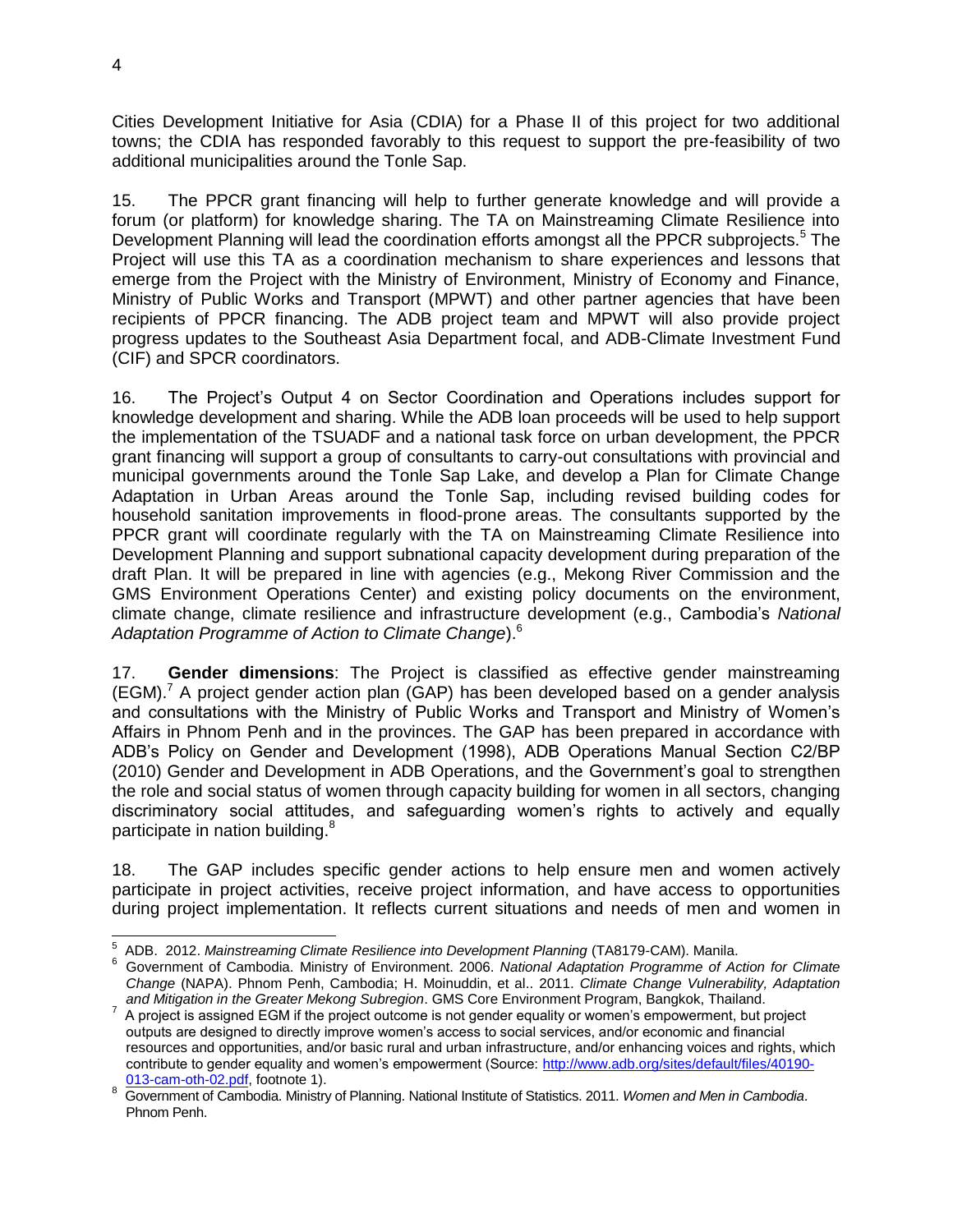Kampong Chhnang and Pursat. A number of key gender challenges in urban environmental improvements were identified during project preparation in Kampong Chhnang and Pursat. Flood events and inefficient waste management often disproportionately impact women, as they are usually the ones who remain at home to care for family members during prolonged periods of flood and are given the primary responsibility for maintaining the home environment. Project gender actions are strategic and practical. Some actions aim at increasing women's roles in project planning and development, and others at increasing women's participation in project management and implementation units. The Project will explore new areas of gender research and action (Outputs 3 and 4), which have received limited attention in previous urban environmental improvement projects (e.g., menstrual hygiene management in flood-prone areas). A national gender and development specialist will be recruited to help monitor the gender action plan. The nongovernmental organization (NGO) that will be recruited to work with the communities in Output 3 is required to demonstrate that at least 30% of their NGO outreach staff includes women employees.

19. Details are available in RRP and PAM. A gender action plan is provided in the RRP, Appendix 2, linked document 12 and poverty and social analysis is in RRP, Appendix 2, linked document 22.

20. **Monitoring and evaluation.** Output 5 includes project implementation support services for the project management and implementation units in design and supervision, safeguards implementation, project and climate resilience monitoring, gender and community development, accounting and financial management, procurement, and disbursement. It will include skills enhancement and on-the-job training for project staff in urban planning and development, solid waste collection and landfill management, and operation and maintenance. Project implementation support services will review and expand existing stormwater drainage and flood mitigation strategies, SWM strategies, and disaster risk management strategies. The project implementation support services also will include assistance in preparing project progress reports, semi-annual safeguards monitoring reports, and monitoring reports in accordance with PPCR results framework and the guidance provided in the PPCR monitoring and reporting toolkit, semi-annual gender action plan monitoring reports, and annual project performance monitoring and evaluation reports to show cumulative progress against project implementation and the indicators in the project's design and monitoring framework (RRP, Appendix 1). Additional monitoring and evaluation requirements are outlined in the PAM.

21. **Synergy with ADB portfolio**: The Project is listed as a firm project in ADB's *Country Operations Business Plan (COBP) for Cambodia 2014–2016* and more recently in ADB's *COBP*  2015–2017.<sup>9</sup> It has synergies with other ADB operations that are located the same provinces and are receiving PPCR financing. These include the GMS Flood and Drought Risk Management and Mitigation Project; the GMS Southern Economic Corridor Towns Development Project; the Cambodia Provincial Roads Improvement Project; and the technical assistance for Mainstreaming Climate Resilience into Development Planning. Output 4 includes sector coordination activities that will provide an opportunity to strengthen these synergies with ADB and other development partner operations.

22. **Coordination with other Government agencies in Cambodia**: The Project actively coordinated with national and subnational government agencies in Kampong Chhnang, Pursat, Kampong Thom, Battambang, Banteay Meanchey and Siem Reap. These also include

 9 Asian Development Bank. 2014. *Country Operations Business Plan: Cambodia 2014–2016*. Manila; *and* ADB. 2015. *Country Operations Business Plan 2015–2017*. Manila.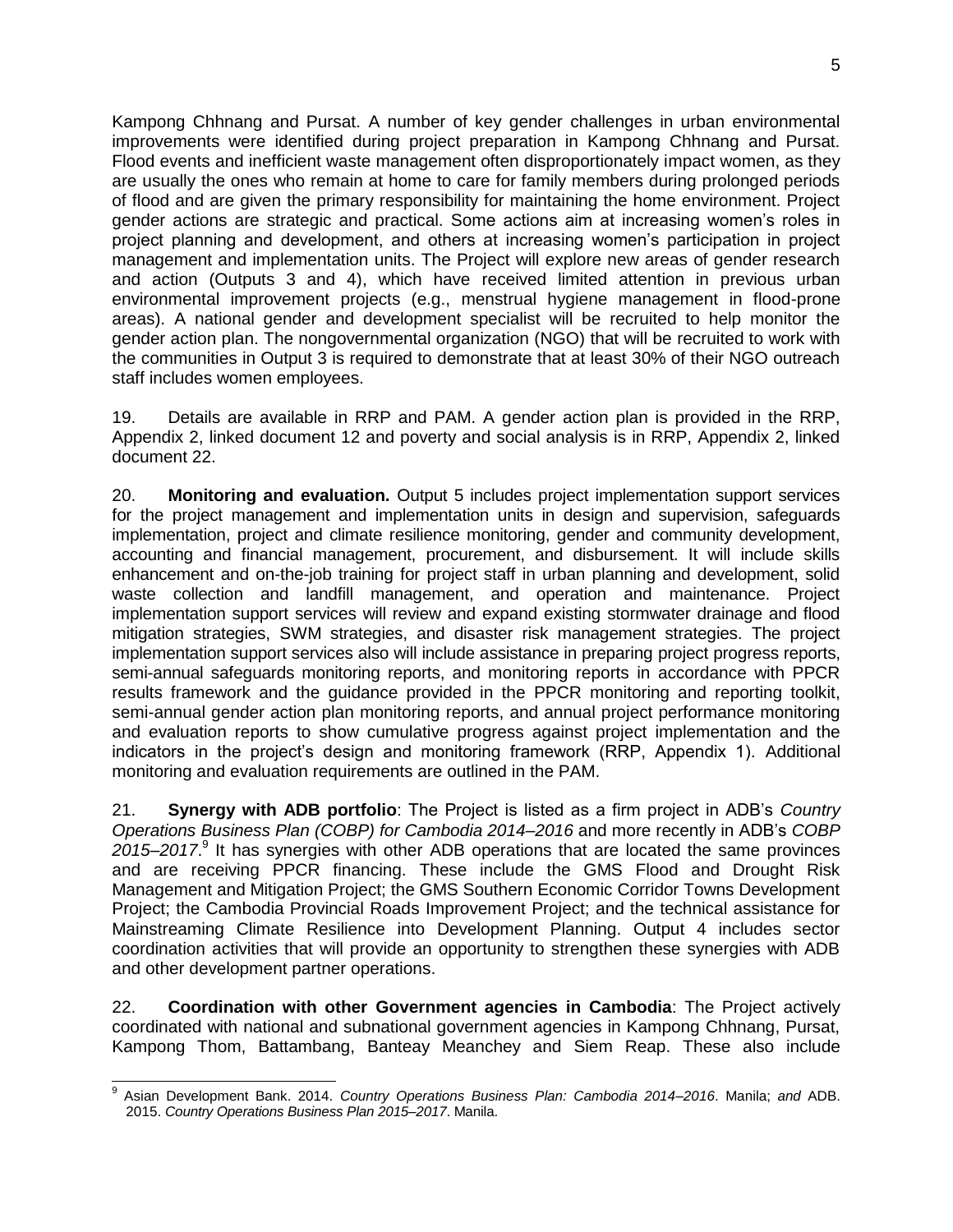municipalities of Kampong Chhnang, Pursat, Pursat, Siem Reap, Sisopohon and Serei Saophoan. There has been close coordination with the Ministry of Economy and Finance, Tonle Sap Authority (TSA), the Ministry of Water Resources and Meteorology (MOWRAM), Ministry of Environment, Ministry of Land Management, Urban Planning and Construction (MLMUPC), Ministry of Interior (MOI), Ministry of Women's Affairs, Ministry of Health, etc. The TSA in MOWRAM provided its approval to MPWT on the feasibility study report for the project, including the TSUADF on 16 January 2014.<sup>10</sup> The ADB project team and the Project Director in MPWT shared its initial thoughts on the PPCR allocation with the Climate Change Department in MOE on 28 January 2014 and have provided regular updates on the progress of project preparation. The MPWT Project Director, with support from the project preparatory consultants, held a meeting with the Environmental Impact Assessment Department on the environmental safeguards for the project on 7 March 2014. The MPWT Project Director is coordinating closely with the MLMUPC on the approval of the Tonle Sap Urban Areas Development Framework.

23. **Local communities and civil society organization participation**: The Project was prepared in consultation with local communities and civil society organizations, including water user committees and NGOs. During project preparation, the consultant team worked with the local government and local community organizations in identifying the optimal alignment for the river embankment / flood protection component in Kampong Chhnang. The ADB project processing team consulted with NGOs and sought feedback on the design of Output 3 (Community Mobilization and Environmental Improvements) and the terms of reference for the implementing NGO. The Project will rely on the continued participation by local communities in Kampong Chhnang and Pursat for their active participation and partnership during project implementation. Output 3 also reflects the specific needs of the local communities, especially the urban poor and vulnerable. The output is a community-driven component that will be implemented through an international NGO. The project area is focused on flood-prone areas in Kampong Chhnang and Purast. It includes support for improved household sanitation in floodprone areas, community-driven small-scale infrastructure improvements, and climate change and hygiene promotion. PPCR's support for a portion of this output will enable the Government of Cambodia to address the needs of urban poor and vulnerable, especially the Cham and floating communities in Kampong Chhnang. It supports small-scale community-driven activities, including household toilets, for which the Government may be unwilling to borrow. Details are available in RRP and PAM. A stakeholder consultation and participation plan is also provided in the RRP, Appendix 2, linked document 23.

24. **Private sector participation**: The Project will explore the role of private sector participation during project implementation. The MPWT (also the executing agency) has indicated its preference for public urban service units USUs to lead in the development, O&M of urban infrastructure and in the delivery of sustainable urban services. This would require a different approach to private sector participation, where a portion of O&M or service delivery may be contracted out. A specialist on private sector participation will be recruited during project implementation to explore these options further. Details are available in RRP and PAM. An urban institutional analysis describing the role of USUs is provided in the RRP, Appendix 2, linked document 32.

 $\frac{1}{10}$  Letter from H.E. Minister of MOWRAM and Chairman of TSA to H.E. Minister of Public Works and Transport, No. 019/14 TSA, 16 January 2014, Phnom Penh.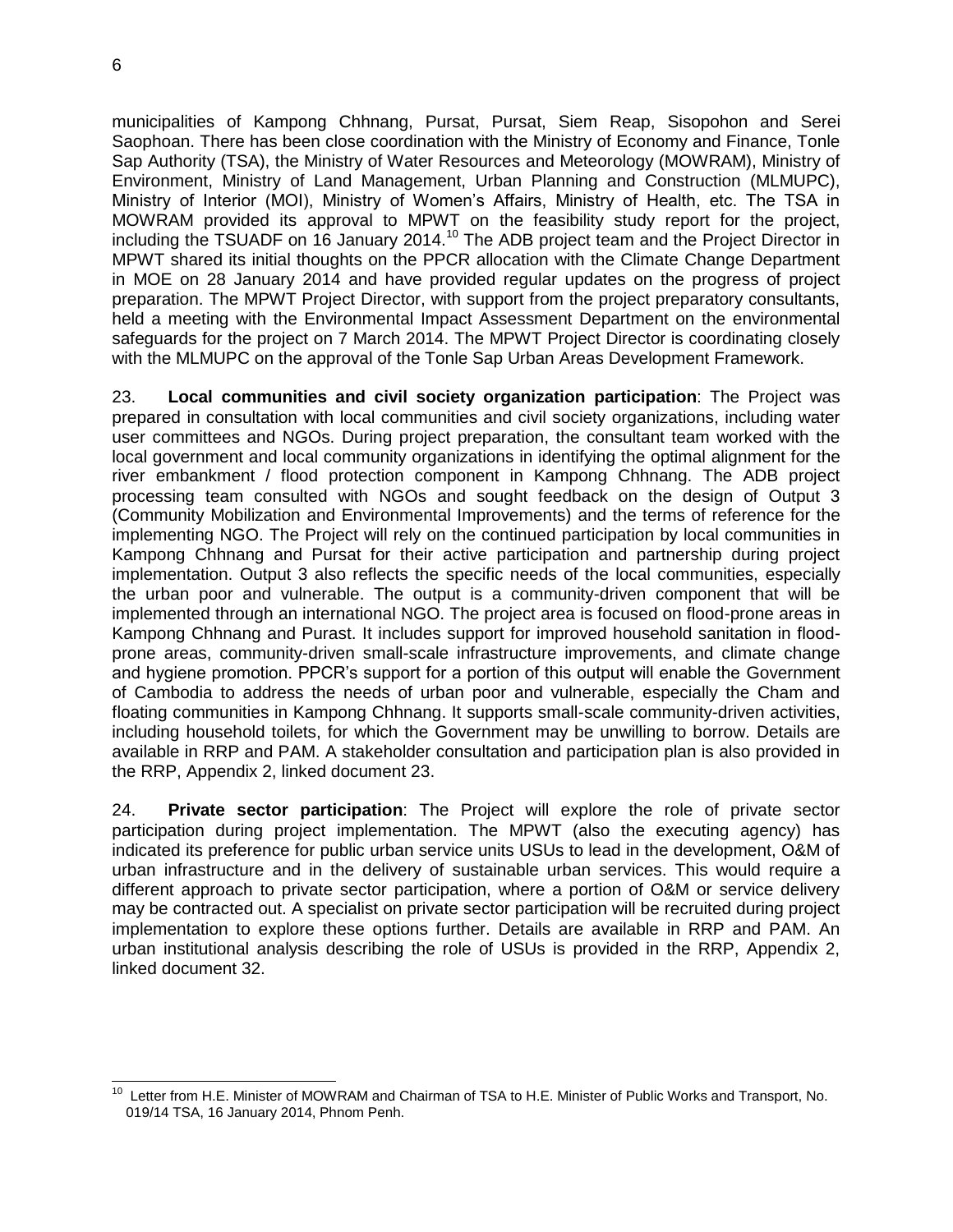### **D. Overview of Projected Impacts of Climate Change**

25. Climate change has an impact on the flood levels of the Tonle Sap. An overview of the expected consequences of climate change between 2020 and 2050 was carried out by the Mekong River Commission (MRC) in 2009.<sup>11</sup> The main predictions relating to flood levels and river flows in Cambodia are the following:

- (i) Climate change is expected to result in modifications to weather patterns in terms of temperature, rainfall and wind, not only in terms of intensity but also in terms of duration and frequency of extreme events.
	- a. Mean annual temperatures could increase between 0.3 and 0.6°C by 2025 and between 1.6 and 2.0°C by 2100.
	- b. The mean annual rainfall in Cambodia will be unchanged or even decrease by up to 8%. The largest increase is expected in the wet season, but will also occur in the dry season in Upper Mekong
	- c. Precipitation increases are projected predominantly in the central agricultural plains stretching from the southeast to the northwest, where rainfall has historically been below the national average; these areas are already vulnerable to floods and drought.
- (ii) The Mekong's flow is expected to increase by 4% to 13% in the wet season and by 10% to 30% in the dry season. The largest increases will appear from the Chinese border to Kratie in Cambodia.
- (iii) The snow melt contribution from the Upper Mekong is expected to increase and to start earlier due to increased temperatures.

26. The increased flow in the Mekong River will improve water availability in the dry season, but also increase the risk of flooding in the wet season. The low-lying areas downstream of Kratie including the Tonle Sap area are expected to be particularly at risk. The areas affected by flooding due to rainfall and upstream flow from Mekong are estimated to increase by 9%, not including effects of a possible sea level rise. Areas with flooding depths higher than two meters are estimated to increase by almost 40%.<sup>12</sup>

27. The storage capacity of hydropower installations may potentially reduce impacts of flooding in some areas. The Lower Mekong Basin 20-year development plan alone estimates a decrease of the wet season river flow by 7% to 17%, while the climate change scenarios for this season estimate a flow increase of between 2% to 11%. The combined effect is expected to vary between a decrease of 13% to an increase of 3%.<sup>13</sup> Importantly, the MRC report states that there is a high degree of uncertainty related to both the climate change scenarios and the different development plans in the basin.

28. Another 2010 study "Modeling climate change impacts on the flood pulse in the Lower Mekong floodplains" indicates that by 2050 the average water levels in the Tonle Sap may increase by 0.2m and peak water levels may increase by up to 0.3m.<sup>14</sup> The study estimated flood durations to be 9% longer under anticipated climate change conditions and therefore the probability of coincidence with river floods is likely to increase. However, the 2010 study also

l

 $11$  C. T. Hoanh, et al.. 2010. "Impacts of Climate Change and Development on Mekong Flow Regime. First assessment–2009." *MRC (Mekong River Commission) Technical Paper No. 29 (June)*. Mekong River Commission, Vientiane, Lao Peoples Democratic Republic.

<sup>12</sup> See footnote 11.

<sup>13</sup> See footnote 11.

<sup>&</sup>lt;sup>14</sup> K. Västilä, et al.. 2010. Modeling Climate Change Impacts on the Flood Pulse in the Lower Mekong Floodplains. *Journal of Water and Climate Change*. Vol.1, No.1: pp. 67-86. .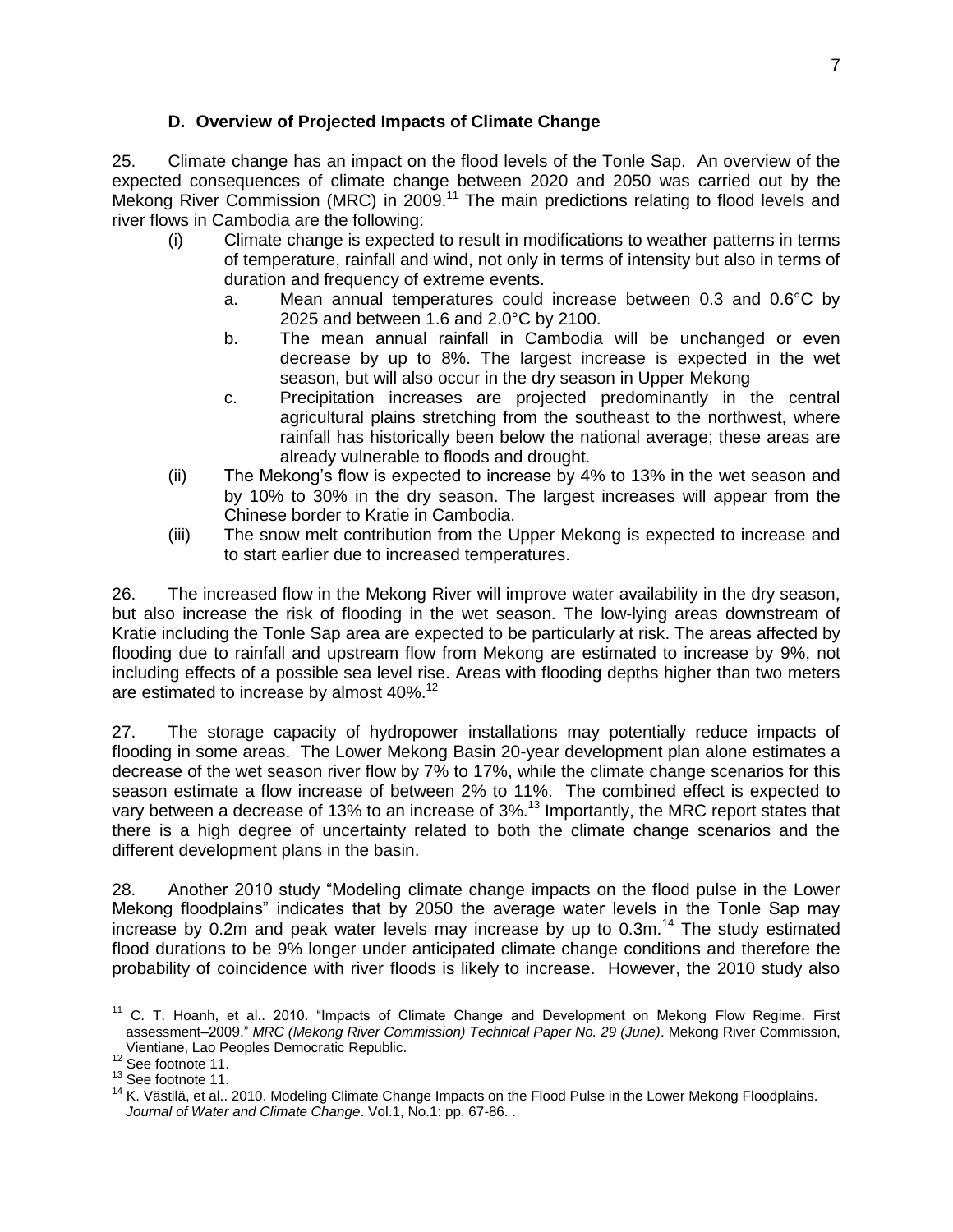considers the development of water infrastructure along the Mekong River and its impact on reducing downstream flood impact under climate change conditions. It concludes that while the two phenomena may balance each other, further detailed studies are required.

29. The following criteria have been used in conceptualizing the climate resilience measures for other infrastructure investments in Cambodia:

- (i) An average precipitation increase of 5% up to 2020 (this is a low estimate based on MRC projections and the Government's *National Adaptation Programme of Action to Climate Change [NAPA]<sup>15</sup>*);
- (ii) An increase of annual peak flows in Mekong between Phnom Penh and Neak Loeung of at least 5% up to 2050 (no change during the wet season and 20% to 40% increase during the dry season); and
- (iii) Changes to the water level at individual locations have to be estimated based on local conditions.

# **E. Climate Change and Design Issues in Kampong Chhnang**

## **1. Climate change vulnerability and impacts**

30. A review of rainfall data in Kampong Chhnang (Figure 1) shows that rainfall over the last 15 years has been variable, but does seem to be increasing since 2006. The heaviest rainfall was seen in 2011 and this coincided with the flooding in the town when the existing embankment was overtopped. However, long term change could cause the Mekong River levels to rise with more intensive precipitation. There are also quite a few river control structures being built or planned in People's Republic of China (PRC) and Lao PDR, but only around 25% of the Mekong's wet weather and less than 50% of its dry weather flow originates from PRC.<sup>16</sup> These structures could have a substantial impact on both the Mekong's hydraulic regime. Irrigation schemes will increase infiltration or possibly even drain to other catchments, while dams will also alter the total and seasonal sediment loads of the river that can have an impact on aquatic life and erosion as well as water levels.



**Figure 1: Annual Rainfall in Kampong Chhnang**

Source: TA 7986-CAM Consultants based on discussion with PDMOWRAM.

31. Figures from the Ministry of Water Resources and Meteorology (MOWRAM) show that over the last 30 years, the maximum Tonle Sap water level at Kampong Chhnang first reached

 $\overline{a}$ 

<sup>15</sup> Government of Cambodia. Ministry of Environment. 2006. *National Adaptation Programme of Action for Climate Change (NAPA)*. Phnom Penh, Cambodia.

<sup>16</sup> Mekong River Commission Statistics. 2008. *Annual Flood Report and Yearbook* Vientiane.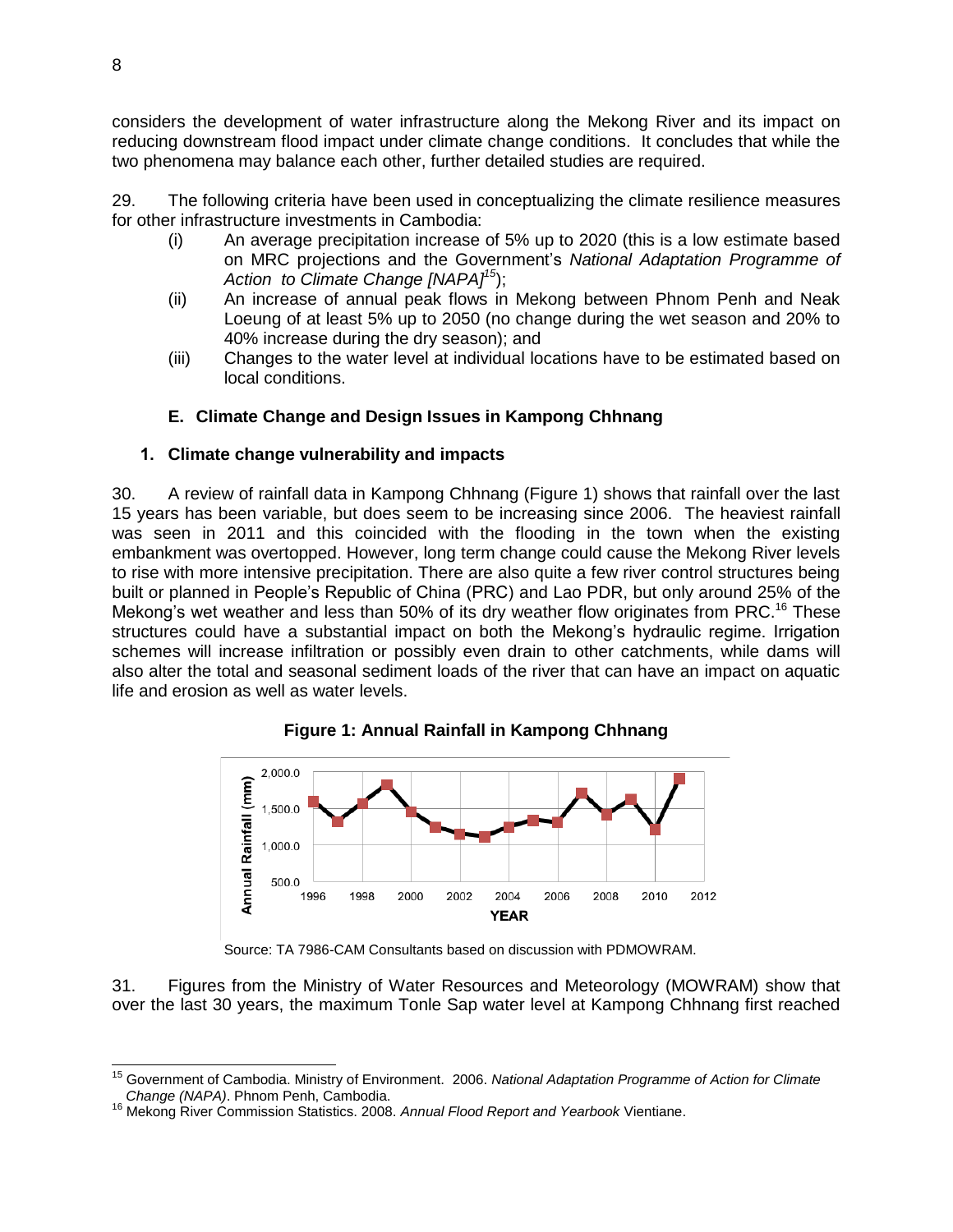over 11.00 meters in 1996 and since then it has passed this level four more times. This is shown with actual flood levels listed in Table 1 below and shown in Figure 2.

**Table 1: Annual High Water Levels of Tonle Sap at Kampong Chhnang**

| 1981   | 1982 | 19831 | 1984 | 1985 | 1986                                                                                                                        | 1987 | 1988 | 1989 | 1990 | 19911               | 1992 | 19931 | 1994                             | 1995 | 1996 |
|--------|------|-------|------|------|-----------------------------------------------------------------------------------------------------------------------------|------|------|------|------|---------------------|------|-------|----------------------------------|------|------|
|        |      |       |      |      | 10.320  10.370  10.330  10.780  10.430  10.250    9.670    8.770                                                            |      |      |      |      | 9.350 10.380 10.940 |      |       | 9.240 9.510 11.000 10.840 11.050 |      |      |
|        |      |       |      |      |                                                                                                                             |      |      |      |      |                     |      |       |                                  |      |      |
| 1997   | 1998 | 19991 | 2000 | 2001 | 2002                                                                                                                        | 2003 | 2004 | 2005 | 2006 | 2007                | 2008 | 2009  | 2010                             | 2011 |      |
| 10.540 |      |       |      |      | -8.030   10.200   11.600   11.160   11.280   -9.480   10.450   10.550   10.450   10.150   -9.890   10.460   -8.940   11.780 |      |      |      |      |                     |      |       |                                  |      |      |
|        |      |       |      |      |                                                                                                                             |      |      |      |      |                     |      |       |                                  |      |      |

Source: MoWRaM. Gauge station at Phsar Krom in Kampong Chhnang (12°16' 05.84" N, 104°40' 53.09" E)

**Figure 2: Annual Highest and Lowest Water Levels in the Tonle Sap at Kampong Chhnang**



Source MORWRAM

32. The design of flood protection infrastructure is based on estimates of flood return periods. Return periods are usually based on historic data so there is also a need to consider climate change which, through more intensive rainfall, could cause the Mekong and the Tonle Sap to rise more over the design life of the embankment. Climate change could possibly be the reason that, over the recording period, between 1981 and 1995 the Tonle Sap did not rise to more than 11.00 meters above sea level, but since then has passed this level five times.

33. Table 2 shows typical design return periods for various land use types.

#### **Table 2: Typical Annual Return Period Design Values for Flooding**

| <b>Land Use</b>                                  | Range - (Years) |
|--------------------------------------------------|-----------------|
| Town Center and Commercial Area                  | $20 - 100$      |
| Industrial Areas                                 | $10 - 50$       |
| Urban Residential High Density > 20 dwellings/ha | $20 - 50$       |
| Urban Residential Low Density >5<20 dwellings/ha | $10 - 20$       |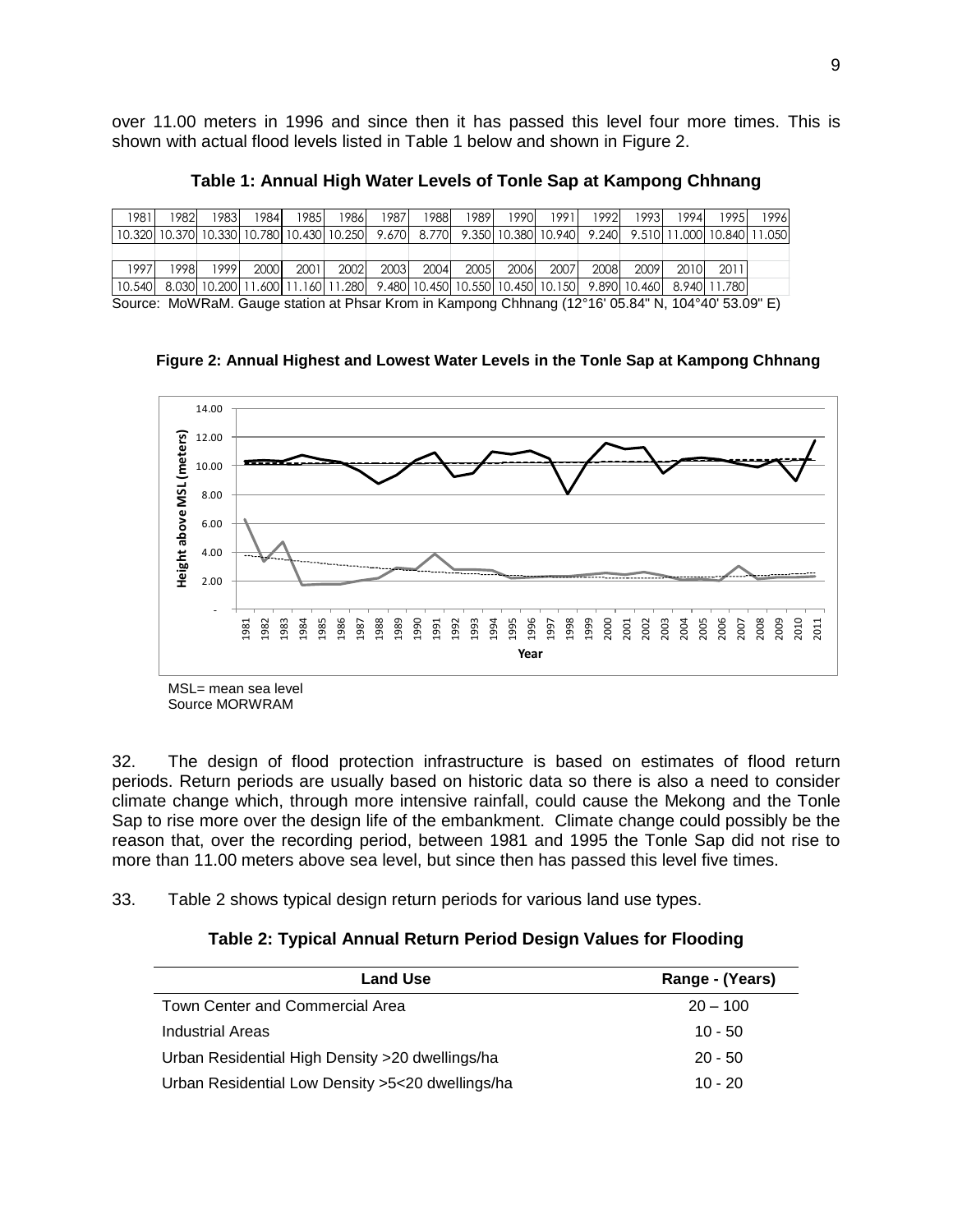| <b>Land Use</b>         | Range - (Years) |
|-------------------------|-----------------|
| Rural Villages          | $2 - 10$        |
| Agricultural Land       | $1 - 10$        |
| <b>Recreation areas</b> | $1 - 5$         |

 $\epsilon$  = greater than,  $\epsilon$  = less than, ha = hectare.

Source: TA 7986-CAM consultant estimates. Based on Andhra Pradesh Urban Services for the Poor, Infrastructure Planning and Design Guidelines for Municipal Engineers, GHK International Consortium, March 2003.

34. The reinforcement and construction of a large river embankment that aims to protect a medium sized town and substantial agricultural land from inundation requires a commensurate return period. Thus a 50 year return period has been taken.<sup>17</sup>

35. A 50-year return period gives a flood level of 12.434 meters above mean sea level. This is around 600mm above the highest level of the existing embankment and about eight meters above areas where there is no existing embankment.

36. For climate change, it is difficult to predict an exact level for the Tonle Sap in the future. However, in Kampong Chhnang, the overtopping of the embankment could have a disastrous impact. Consideration of the findings of the climate change reports, plus the relative paucity of river level data, indicates the need to build in a factor of safety for the height of the embankment crest level. This can be included within the freeboard. Freeboard is the area above the designed highest water level and the top of the embankment. Where flood events can be reasonably accurately predicted, freeboard can be taken as 300 mm. However, to accommodate the unknown factors of climate change and the limited river flow data, 500 mm has been taken. This will take the design crest level to 12.934 meters. For ease of construction, this level will be 13.000 meters above mean sea level. This level provides a 120 year return period based on historical data in Table 3.

|      |             | Lowest (m) |             | Highest (m) |                      |                    |
|------|-------------|------------|-------------|-------------|----------------------|--------------------|
| Year | <b>Date</b> | Level      | <b>Date</b> | Level       | <b>Return Period</b> | <b>Flood Level</b> |
|      |             | (x)        |             | (y)         | (Years)              | (m)                |
| 1981 | 07/07/1981  | 6.30       | 23/09/1981  | 10.32       | 2                    | 10.127             |
| 1982 | 20/06/1982  | 3.31       | 14/10/1982  | 10.37       | 5                    | 10.866             |
| 1983 | 08/08/1983  | 4.72       | 23/10/1983  | 10.33       | 10                   | 11.356             |
| 1984 | 24/05/1984  | 1.70       | 23/09/1984  | 10.78       | 15                   | 11.632             |
| 1985 | 26/04/1985  | 1.75       | 03/10/1985  | 10.43       | 20                   | 11.826             |
| 1986 | 01/04/1986  | 1.73       | 06/10/1986  | 10.25       | 25                   | 11.975             |
| 1987 | 30/04/1987  | 2.00       | 06/10/1987  | 9.67        | 30                   | 12.096             |
| 1988 | 01/06/1988  | 2.16       | 27/10/1988  | 8.77        | 40                   | 12.286             |
| 1989 | 14/06/1989  | 2.91       | 09/10/1989  | 9.35        | 50                   | 12.434             |
| 1990 | 01/06/1990  | 2.77       | 08/10/1990  | 10.38       | 60                   | 12.554             |
| 1991 | 01/07/1991  | 3.85       | 14/10/1991  | 10.94       | 70                   | 12.655             |
| 1992 | 25/06/1992  | 2.75       | 04/10/1992  | 9.24        | 80                   | 12.743             |
| 1993 | 20/06/1993  | 2.77       | 10/10/1993  | 9.51        | 90                   | 12.820             |
| 1994 | 09/05/1994  | 2.68       | 05/10/1994  | 11.00       | 100                  | 12.889             |
| 1995 | 29/04/1994  | 2.19       | 17/10/1995  | 10.84       | 120                  | 13.009             |
| 1996 | 28/04/1996  | 2.22       | 14/10/1996  | 11.05       | 150                  | 13.155             |
| 1997 | 15/05/1997  | 2.26       | 09/10/1997  | 10.54       | 170                  | 13.237             |

**Table 3: Determination of Return Periods for Flood Protection in Kampong Chhnang**

 $\overline{a}$  $17$  K. Västilä, M. Kummu, C. Sangmanee and S. Chinvanno. 2010. Modeling Climate Change Impacts on the Flood Pulse in the Lower Mekong Floodplains. *Journal of Water and Climate Change*. Vol.1, No.1: pp. 67-86. .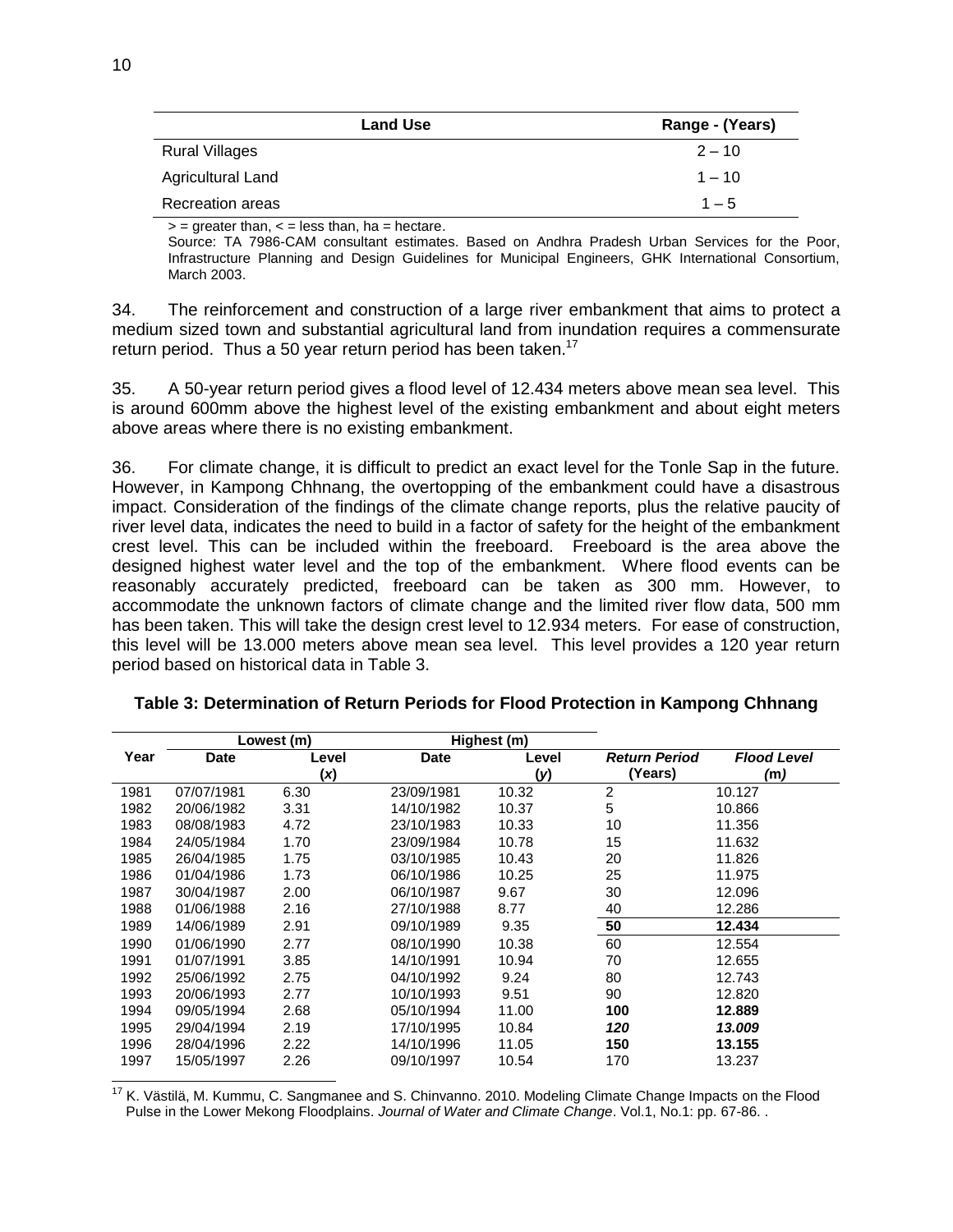|               |                                                                                                                                                                                                                                                                                  | Lowest (m) |             | Highest (m) |                      |                    |  |
|---------------|----------------------------------------------------------------------------------------------------------------------------------------------------------------------------------------------------------------------------------------------------------------------------------|------------|-------------|-------------|----------------------|--------------------|--|
| Year          | <b>Date</b>                                                                                                                                                                                                                                                                      | Level      | <b>Date</b> | Level       | <b>Return Period</b> | <b>Flood Level</b> |  |
|               |                                                                                                                                                                                                                                                                                  | (x)        |             | (y)         | (Years)              | (m)                |  |
| 1998          | 10/05/1998                                                                                                                                                                                                                                                                       | 2.30       | 03/10/1998  | 8.03        | 200                  | 13.343             |  |
| 1999          | 18/04/1999                                                                                                                                                                                                                                                                       | 2.40       | 08/10/1999  | 10.20       | 250                  | 13.489             |  |
| 2000          | 18/04/2000                                                                                                                                                                                                                                                                       | 2.54       | 27/09/2000  | 11.60       | 300                  | 13.608             |  |
| 2001          | 15/05/2001                                                                                                                                                                                                                                                                       | 2.38       | 30/09/2001  | 11.16       | 350                  | 13.709             |  |
| 2002          | 09/04/2002                                                                                                                                                                                                                                                                       | 2.60       | 05/10/2002  | 11.28       | 400                  | 13.796             |  |
| 2003          | 13/05/2003                                                                                                                                                                                                                                                                       | 2.37       | 06/10/2003  | 9.48        | 450                  | 13.873             |  |
| 2004          | 11/04/2004                                                                                                                                                                                                                                                                       | 2.05       | 04/10/2004  | 10.45       | 500                  | 13.942             |  |
| 2005          | 17/05/2005                                                                                                                                                                                                                                                                       | 2.10       | 08/10/2005  | 10.55       |                      |                    |  |
| 2006          | 24/05/2006                                                                                                                                                                                                                                                                       | 2.00       | 21/10/2006  | 10.45       |                      |                    |  |
| 2007          | 12/05/2007                                                                                                                                                                                                                                                                       | 3.00       | 22/10/2007  | 10.15       |                      |                    |  |
| 2008          | 08/04/2008                                                                                                                                                                                                                                                                       | 2.08       | 08/10/2008  | 9.89        |                      |                    |  |
| 2009          | 02/04/2009                                                                                                                                                                                                                                                                       | 2.20       | 15/10/2009  | 10.46       |                      |                    |  |
| 2010          | 24/03/2010                                                                                                                                                                                                                                                                       | 2.20       | 25/10/2010  | 8.94        |                      |                    |  |
| 2011          | 16/04/2011                                                                                                                                                                                                                                                                       | 2.30       | 22/10/2011  | 11.78       |                      |                    |  |
| $\sim$ $\sim$ | $\mathbf{u}$ <b>DDMANIDAM</b><br>TA 7000 0AM 0<br>the state of the state of the state of the state of the state of the state of the state of the state of the state of the state of the state of the state of the state of the state of the state of the state of the state of t |            |             |             |                      |                    |  |

Source: TA 7986-CAM Consultants based on discussions with PDMOWRAM.

37. The embankment height can also be raised by up to half a meter in the future by constructing a wall on the Tonle Sap side where there are existing settlements and by constructing a higher, but narrower, road on the embankment elsewhere. The wall would be disruptive to those living or working on the Tonle Sap side of these settlements, so should only be constructed if river levels are seen to rise significantly and hydrologists predict the possibility of flood levels over 13.000 mean sea level. This would then cover a current return period of 200 years.

### **2. Climate resilience design measures**

38. **Output 1.1: Flood protection in Kampong Chhnang.** Various climate resilience measures have been developed for the embankment in Kampong Chhnang based on anticipated climate change impact. The Cambodian Government's *National Adaptation Programme of Action for Climate Change*<sup>18</sup> has prioritized 'Development and Rehabilitation of Flood Protection Dikes' as a project type aimed at reducing salinity and regaining rice growing land. While these measures increase the cost of investment, they also have another major benefit—they help to reduce maintenance costs and prolong the overall life of the embankment.

39. The main measures incorporated into the project design are:

- (i) Take a return period of 50 years, rather than 20 years and building in a factor of safety for the embankment's crest level – this means the embankment design height is 13.00 meters above mean sea level rather than 12.10 meters; Note that 12.10 meters is 300 mm above the highest flood level of 11.78 meters.
- (ii) Use concrete revetment for the slopes on the embankment's Tonle Sap side in areas where there is settlement and will be used by boats, rather than gabions.
- (iii) Construct the crest road of concrete rather than bitumen. Concrete roads are much more expensive to construct than bitumen roads, but they are more robust and require much less maintenance.

40. Consideration of the findings of the climate change reports, plus the relative paucity of river level data, indicates the need to build in a factor of safety for the height of the embankment crest level. This can be included within the freeboard. Where flood events can be reasonably

 $\overline{a}$ <sup>18</sup> Government of Cambodia. Ministry of Environment. 2006. *National Adaptation Programme of Action for Climate Change (NAPA)*. Phnom Penh, Cambodia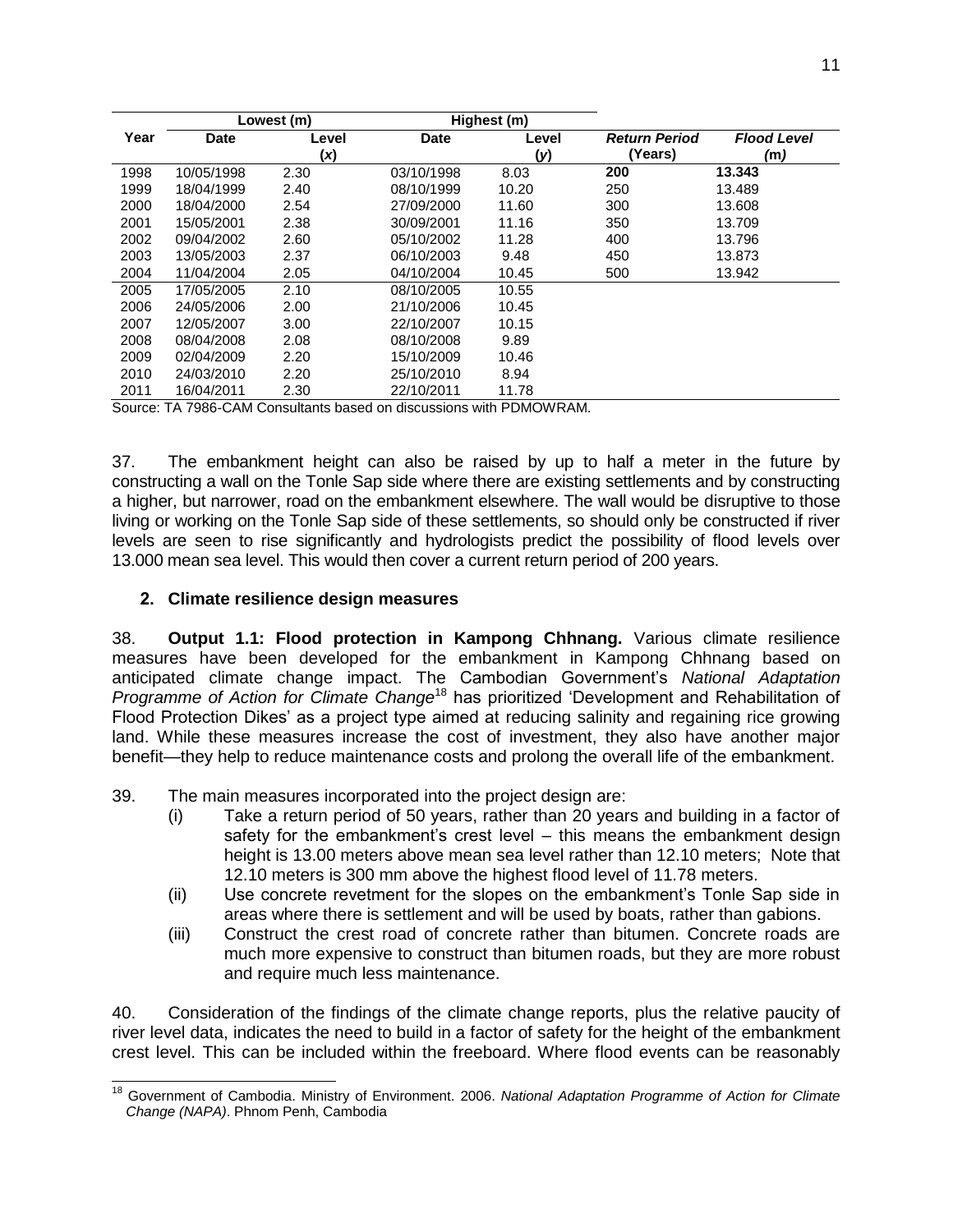accurately predicted, freeboard can be taken as 300 mm. However, to accommodate the unknown factors of climate change and the limited river flow data, 500 mm has been taken. This will take the design crest level to 12.934 m. For ease of construction, this level will be 13.000 m above mean sea level (Figure 3). This level provides a 120-year return period based on historical data.



**Figure 3: Determination of Design Flood Level and Embankment Top Level**

Source: TA 7986-CAM Consultant Team

41. The total base cost of the embankment is \$21.25 million. The costs presented are base costs and include materials, labor, plant and equipment plus contractors overheads. This excludes physical or price contingencies.

42. The additional capital cost of the climate change measures is \$6.10 million (cost of sluice gates will not change). Most of this increase is attributable to using a concrete road instead of bitumen (\$1.5 million) and concrete revetment on the slopes on the Tonle Sap side rather than gabions (\$2.2 million). Raising the level by 0.9 meters to 13.10 meters accounts for the balance \$2.4 million. The PPCR loan will finance about 82% of this incremental cost.

43. These measures and the increase in cost is justified in two ways: (i) the overtopping of the embankment would be disastrous and with the uncertain climate change consequences a return period of 50 years and a freeboard of 500 mm is justifiable; and (ii) the use of concrete for the road and slopes will increase the longevity of the embankment, enhance resilience to climate change and reduce maintenance costs.<sup>19</sup>

# **F. Climate Change and Design Issues in Pursat**

# **1. Climate change vulnerability and impacts**

44. Detailed rainfall data for Pursat is available from 1981 and Figure 4 shows the variation in total annual rainfall over this period. However, this data is insufficient to prepare the intensityfrequency-duration (IFD) curves that would allow an accurate estimation of the time of concentration and thus the intensity. The MPWT uses IFD curves as contained in the Cambodia Road Design Manual for the design of storm water canals, pipes and culverts. These are

<sup>&</sup>lt;sup>19</sup> The remaining \$0.02 million of the PPCR loan will finance the service charge of the loan.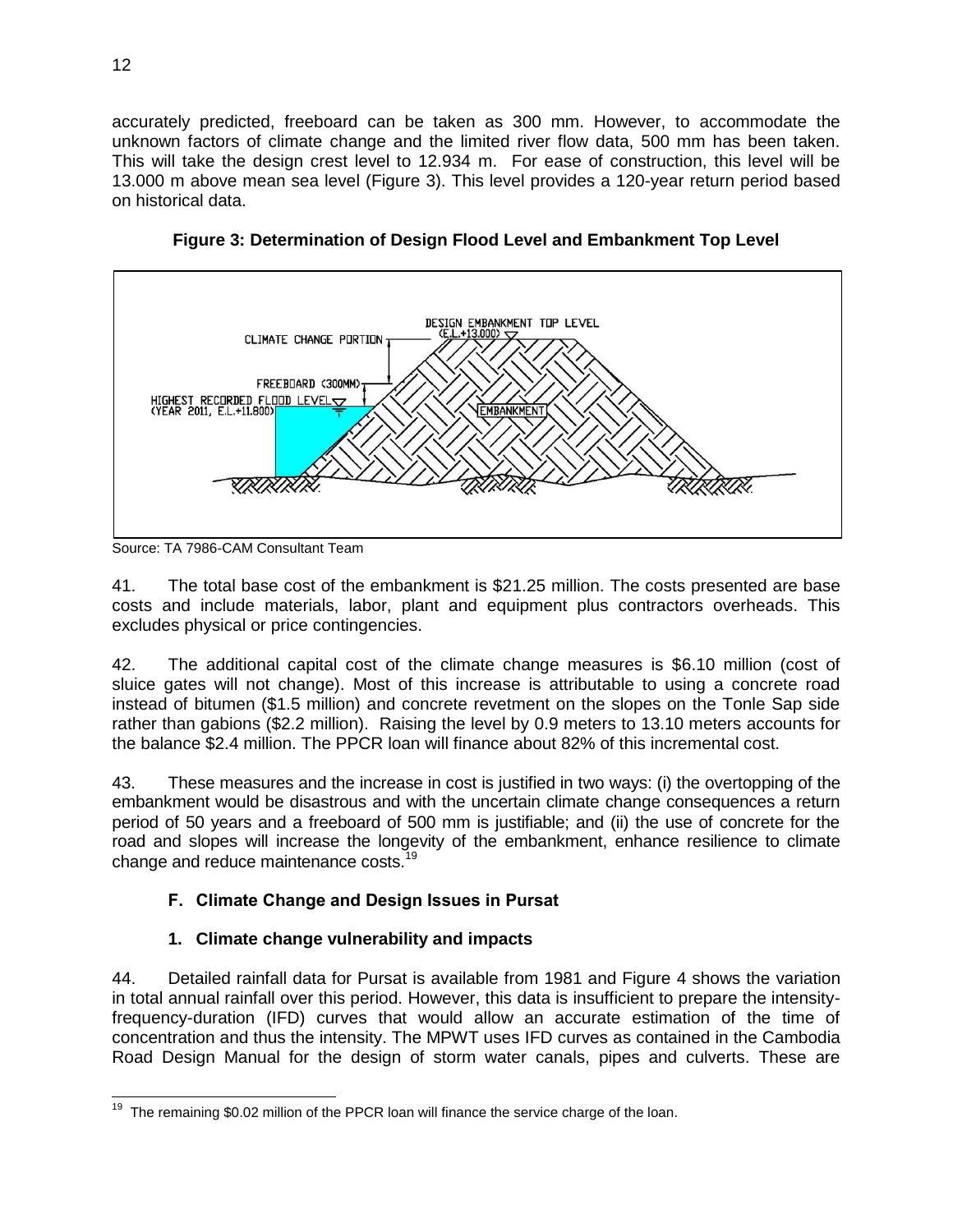available for Battambang which, at only 100 kilometers Northwest of Pursat with a very similar climate and rainfall pattern, can be used as an indicative guideline for Pursat. These are shown in Figure 5.

45. The rain intensity was taken as 30 mm per hour which is similar that used elsewhere in the region. However, this has been increased to 40mm per hour to accommodate the more intense rainfall expected from climate change and used for the drain design. While a more accurate assessment of the runoff coefficient will be made during detailed engineering design, given the somewhat conflicting and intangible information on climate change, it is still difficult to estimate future rainfall intensities. However, using 40 mm per hour provides a factor of safety to cover greater changes in rainfall intensity.





Source: Provincial Department of Water Resources and Meteorology in Pursat.



**Figure 5: IFD Curves for Battambang as a Proxy for Pursat**

Source: Government of Cambodia, 2010 Road Design Manual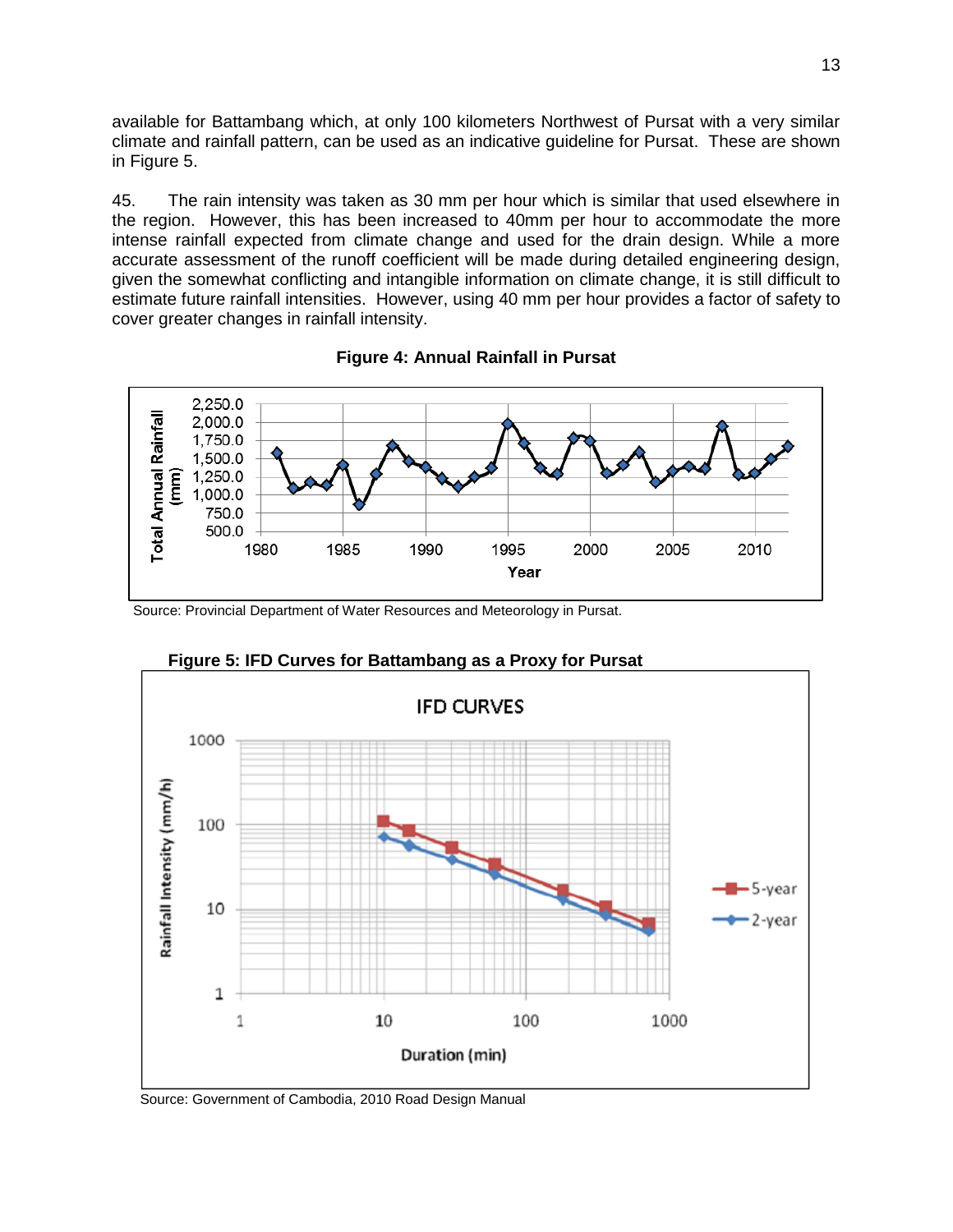46. As with flood protection infrastructure, the design of drainage is based on the estimate of return periods of major rainfall and flood events, and the design principles for the protection of urban and other areas are the same as in Table 2. In Pursat the town center catchment area includes the town center and existing medium density residential areas as well as lower density institutional areas. However it is expected that these areas will rapidly develop over the design period of the project. Therefore, a return period of 20 years has been adopted for the drainage design.

### **2. Climate resilience design measures**

47. **Output 2.2 Pursat Drainage.** In Pursat, an ADB/PPCR-financed GMS project includes support for the Dhamnak Chheukrom Irrigation Scheme (DCIS). It includes climate change and climate resilience measures in its design.<sup>20</sup> Support to this project is one key factor in not currently proposing any works to raise the embankment levels of the Pursat River in the town. However, climate change still needs to be considered for the stormwater drainage system. Increased and more intensive rainfall will create larger storm flows which in turn will require larger sewers. Table 4 shows a summary of drain lengths proposed by the project.

| <b>Drain</b> | <b>Total Length (meters)</b> |                 |  |  |
|--------------|------------------------------|-----------------|--|--|
| Dia.(mm)     | <b>Existing</b>              | <b>Proposed</b> |  |  |
| 1,750        | ٠                            | 2,710           |  |  |
| 1,500        | ٠                            | 2,220           |  |  |
| 1,000        | 2,025                        | 1,880           |  |  |
| 600          | 2.670                        | 3,080           |  |  |
| <b>TOTAL</b> | 5,635                        | 9,890           |  |  |

Table 4: Summary of Drain Lengths

Source: TA 7986-CAM Consultants

48. For the design of drains in tropical climates it is common to use a concentration time of 35 mm/hr. However, as described elsewhere, the intensity of rain events is expected to increase due to climate change. The drains in Pursat have therefore been sized to accommodate more intensive rainfall–up to 40 mm/hr. Concrete road surfacing has also been used as it is more robust and less liable to damage through storms, rather than the more usual double bituminous surface treatment (DBST) which is more common in Cambodia. Figure 5 a typical cross section.

|  |  | Figure 5: Typical Cross Section |
|--|--|---------------------------------|
|  |  |                                 |

| -NEW - RC PIPE $\phi$ 1,750MM- |                | $\rightarrow$ NEW - RC PIPE $\phi$ 1,500MM |  |  |
|--------------------------------|----------------|--------------------------------------------|--|--|
| <b>EXISTING GROUND</b>         |                |                                            |  |  |
| -SLOPE 0.2%                    | $-$ SLOPE 0.2% | $-$ SLOPE 0.2%                             |  |  |

TA 7986-CAM: TA Consultants.

 $\overline{a}$ <sup>20</sup> See GMS Flood and Drought Risk Management and Mitigation Project, linked document for more information and details (available online[: http://www.adb.org/sites/default/files/40190-013-cam-oth-02.pdf\)](http://www.adb.org/sites/default/files/40190-013-cam-oth-02.pdf).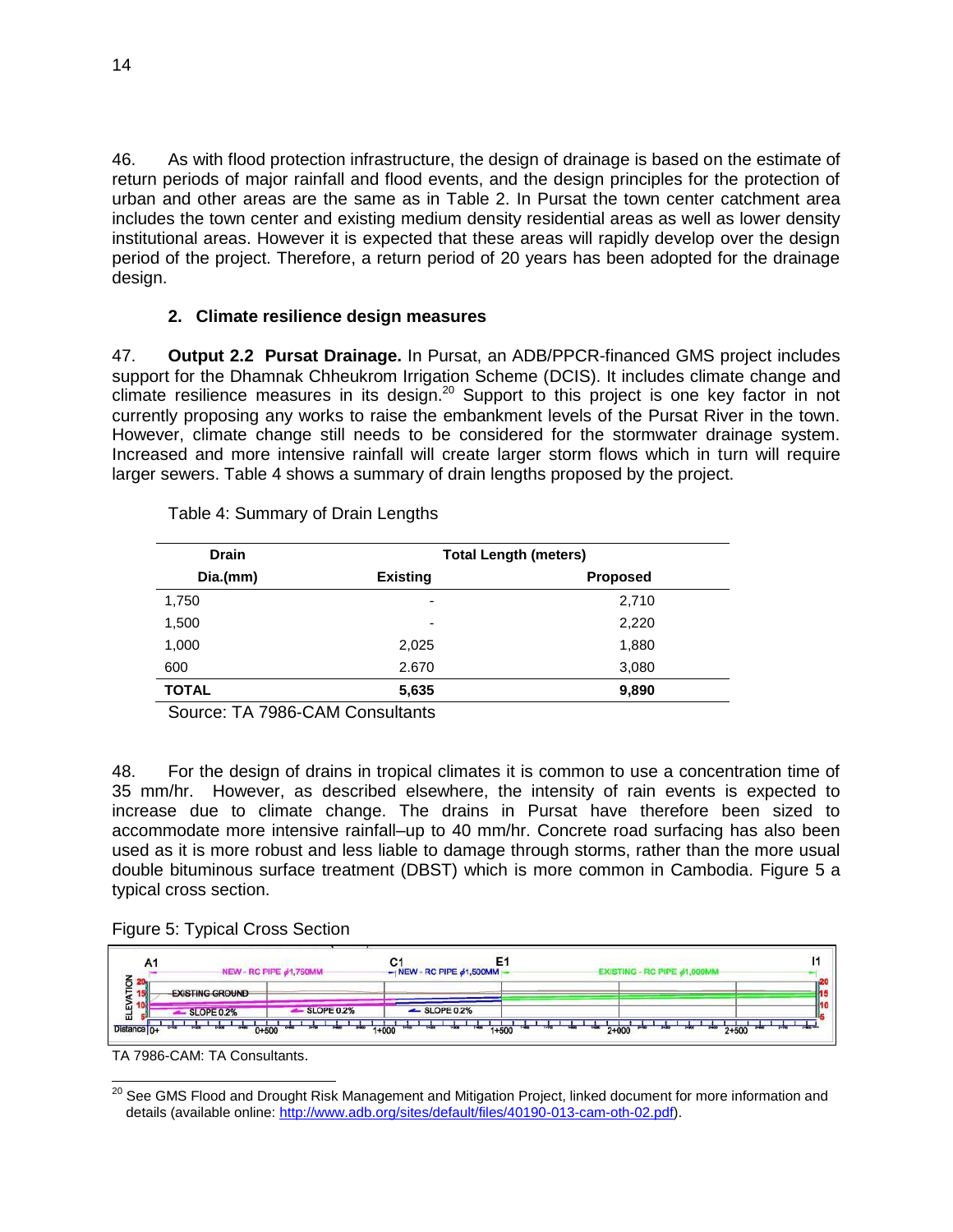49. The total base cost of the drainage improvements is \$8.15 million. The costs presented are base costs and include materials, labor, plant and equipment plus contractors overheads. This excludes physical or price contingencies. The cost of these additional climate-proofing measures is \$2.46 million. The PPCR loan will finance 100% of this incremental cost.

# **G. Other Climate Resilience Activities**

50. Overall, climate resilience activities will seek to strengthen the outcome of the Project in providing cost effective, climate-resilient measures in the two towns by adapting the proposed infrastructure to the impacts of climate change and climate variability. It will rehabilitate and upgrade 15.1 km of flood-vulnerable embankment and road in Kampong Chhnang; extend 9.89 km of the drainage system in the central area of Pursat, improve urban village environments to climate change-resilient condition thereby providing all-year access to markets, jobs, and social services in urban, port, and adjacent agricultural areas; and support sector coordination and operations through a Plan for Climate Change Adaptation in Urban Areas around the Tonle Sap—a need identified by Tonle Sap provincial and municipal governors during TSUADF preparation. Specifically, it will result in:

- (i) Increased science-based information and knowledge pertaining to climate change impacts to inform the design of future infrastructure investments;
- (ii) Enhanced resilience of flood protection and road infrastructure to climate variability and change in two key provincial capitals.
- (iii) Improved technical and financial planning capacity to mainstream climate change concerns into urban infrastructure development at national, provincial and local levels through the institutional development activities, including the establishment of urban service units and levy of an environmental sanitation fee to cover O&M and gradual depreciation.
- (iv) Enhanced quality of life of people living in Kampong Chhnang and Pursat, areas vulnerable to climate change through improved access to markets and other social services including early warning systems for disaster risk reduction

51. Factors considered in making engineering adjustments included cost-effectiveness, current climate variability and potential future risk. As described above there are different opinions on the extent and form of projected climate change impacts. Existing climate change impact assessments are insufficient for scientifically supported probability analyses of future climate change. Therefore, the civil engineering adjustments required to meet such expected future conditions are difficult to calculate quantitatively. In view of this margins of safety have been introduced in the infrastructure designs based on project scenarios.

## **1. Solid Waste Management in Kampong Chhnang and Pursat**

52. **Output 1.2 and Output 2.2: Solid waste management.** The main effect of climate change on solid waste management in both towns will relate to the increased likelihood of more frequent or more intense extreme weather events. By collecting and pumping leachate over the vegetation, the controlled landfill mound will remain irrigated during possibly hotter and drier summers especially the grass that has been planted on previously worked areas of the landfill. External batters will be protected against erosion resulting from possibly higher rainfall intensities. The master drainage infrastructure will be sized to account for the projected higher rain fall intensities to prevent stormwater runoff entering the operating cells and associate recycling areas and stockpiles in the future. The project will also support procurement of a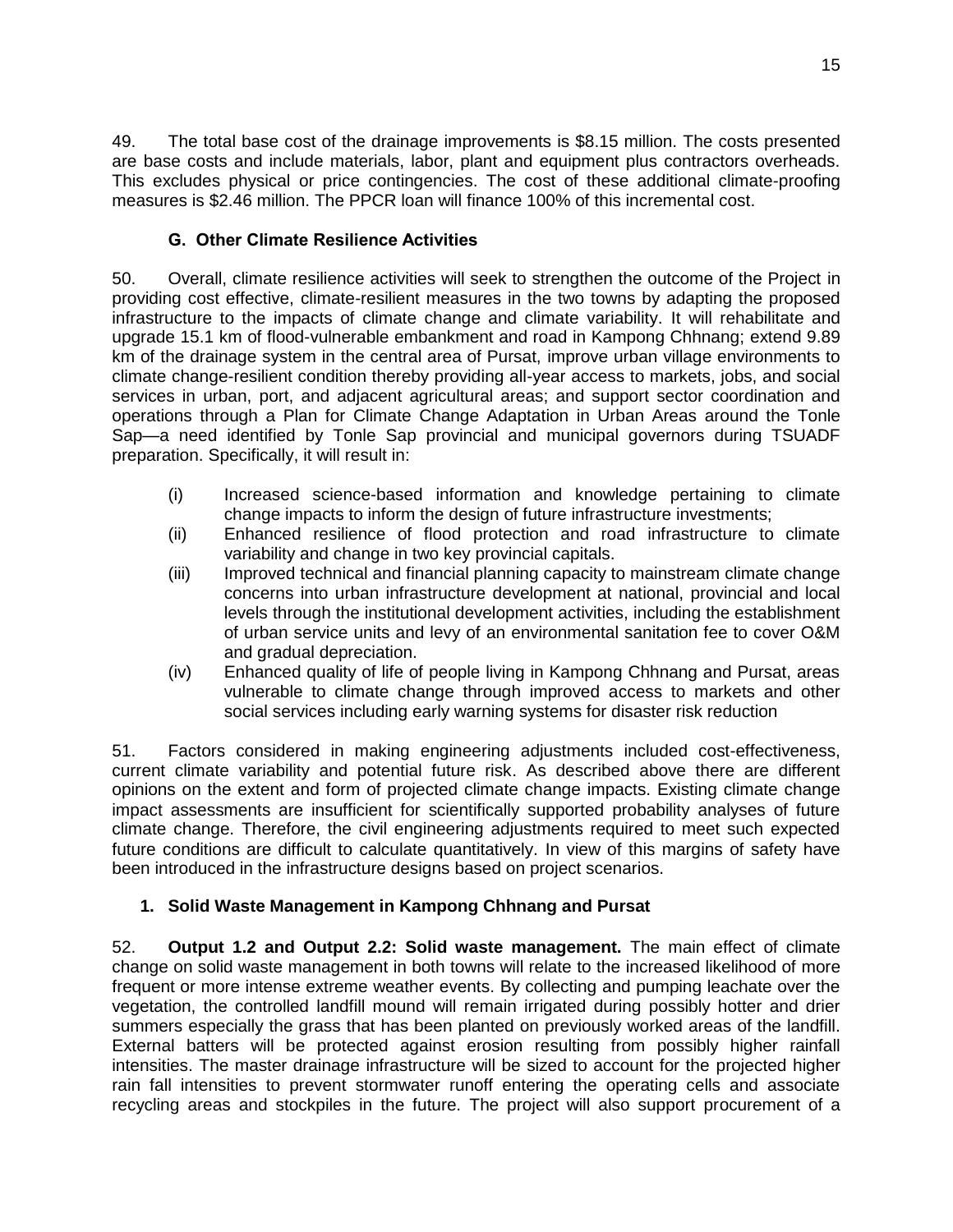chipper and/or construction of a pit burner on site to manage greater amount of debris damage (e.g., branches or trees) as a result of potentially more intense storms.

# **2. Community Mobilization and Environmental Improvements**

53. **Output 3. Community Mobilization and Environmental Improvements.** This output aims to address the climate change and environmental needs of the urban poor and vulnerable ethnic groups—making the project more inclusive by extending benefits from large infrastructure investments to men and women in locations that are particularly susceptible to climate change impacts. Subcomponents will focus on (i) improved household sanitation for IDPoor 1 and 2 in the urban area of the current municipality area, (ii) climate change and hygiene awareness and action, and (iii) development of community resilient small-scale infrastructure improvements in pre-identified poor and vulnerable areas of the current municipality where all design solutions proposed will be required to demonstrate climate-proofing.<sup>21</sup>

54. This output will require close partnership with civil society organizations. It will be managed by an international NGO, with experience in community mobilization and urban development and sanitation. It will directly and indirectly assist community build and strengthen their capacity to better plan, manage and mitigate risks associated with increasing climate extremes, including the use of early warning systems. The Project will emphasize risk reduction strategies aimed at preventing flood and drought events from becoming disasters for the affected population. It will also build on coping strategies and mechanisms of communities and promote community-driven disaster risk reduction and management.

55. The PPCR grant also will be partially applied towards output 3 on community mobilization and environmental improvements (about \$2.03 million or 47% of the total amount allocated for this output, estimated at \$4.34 million).

# **3. Sector Coordination and Operations**

56. **Output 4: Sector coordination and operations.** The project will support the Government implement the TSUADF in partnership with provincial and municipal governments around the Tonle Sap Lake, Individual consultants will be recruited to develop a program of consultation and a Plan for Climate Change Adaptation in Urban Areas around the Tonle Sap. This would include a review of existing climate change design and urban regulations (i.e., building codes) in provincial towns around the Tonle Sap and recommendations, quantification and integration of climate change resilience features/measures into urban environmental improvements, revised building codes and other additional measures (e.g., appropriate household sanitation design).

57. This output will also support MPWT provide regular feedback, observations and lessons with the SPCR coordinator in the Ministry of Environment through the semi-annual coordination meetings that MOE convenes. It will support MPWT lead regular knowledge sharing forums,

 21 The Identification of Poor Households Program me in Cambodia (IDPoor) is a nationwide targeting means for the poor based on poverty levels and poverty rates in different areas. It is led by the Ministry of Planning (MOP) in collaboration with the Department of Local Administration (DOLA) of the Ministry of Interior. The program is implemented with funding by the Federal Republic of Germany, the European Union, Australian Government Department of Foreign Affairs and Trade, UNICEF, and the Government of Cambodia, with technical assistance provided and coordinated by the German development cooperation through Deutsche Gesellschaft für Internationale Zusammenarbeit (GIZ). The project will use this program in supporting community initiatives, specifically in financing household toilets for the poor that fall below the poverty line. Ministry of Planning identified 2,133 poor households in KCH and 3,456 poor households in PST.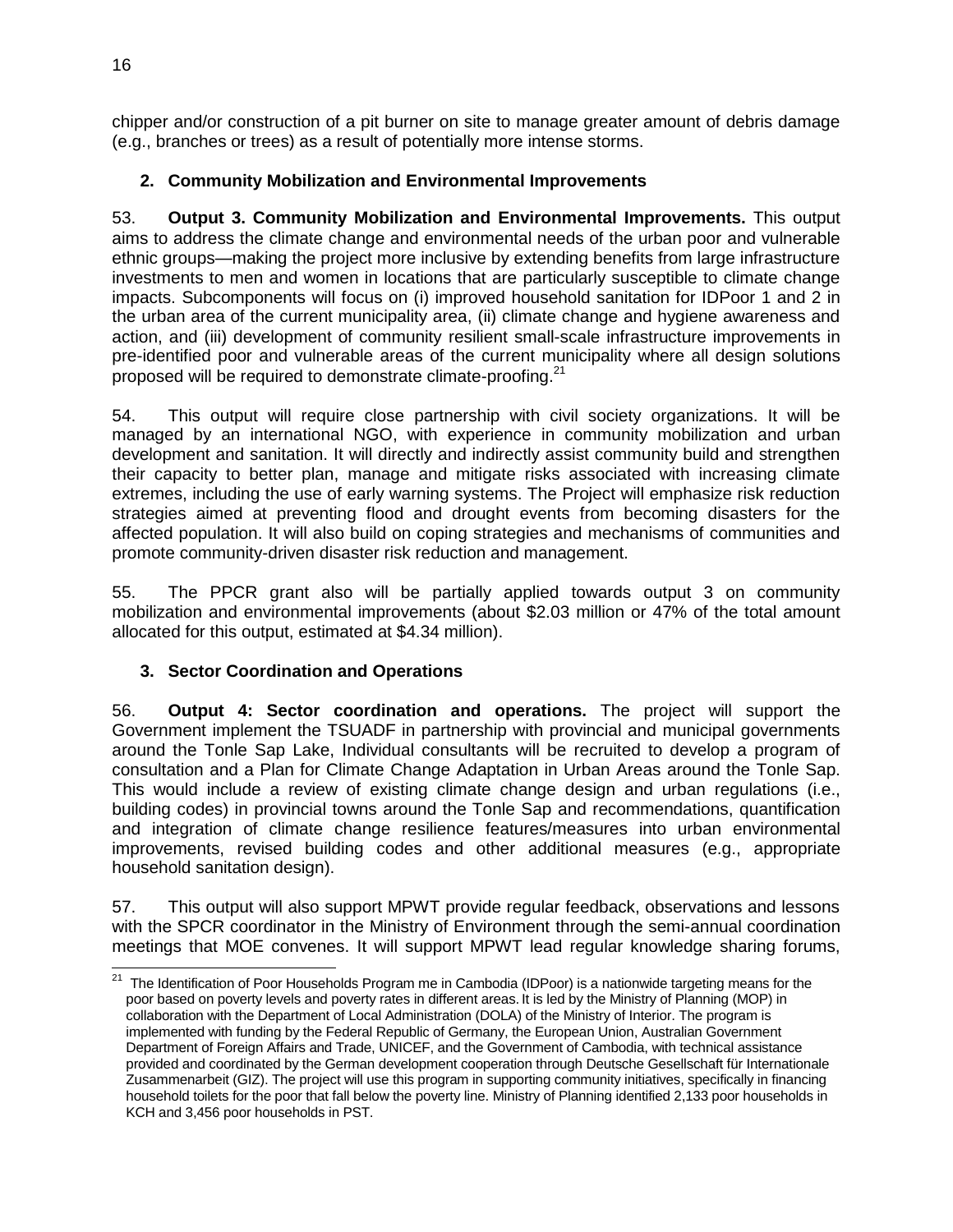including a semi-annual task force meeting on urban development with development partners. For instance, ADB has other GMS projects in Pursat and Kampong Chhnang, both supported by PPCR financing and interlinked with this proposed project. The Japan International Cooperation Agency (JICA) is also working in Kampong Chhnang (drainage works) and in Pursat (water supply and road development). The German development cooperation through Deutsche Gesellschaft für Internationale Zusammenarbeit (GIZ) is supporting the Kampong Chhnang municipality in developing its urban master plan. ADB coordinated closely with these agencies during project preparation to ensure proposed investments complement existing development partner investments and urban planning efforts.

58. This output will include initial support for establishment of urban service units (or special operating agencies) for improved delivery and management of decentralized urban services. Urban service units will be established in Kampong Chhnang and Pursat departments of public works and transport during the project, with the aim of becoming urban services management units under the municipality in accordance with the Government's Organic Law. The project implementation units will be converted into the urban services unit. In Kampong Chhnang, for instance, the provincial department of water resources and meteorology is a member.

59. PPCR financing in the amount of \$0.3 million (or about 70% of the total amount allocated for this output estimated at \$0.43 million) will support the Government implement the TSUADF around the Tonle Sap by developing a consultation program and a plan for climate change adaptation in urban areas.<sup>22</sup> The remaining \$0.2 million of the PPCR grant financing is reserved as contingency.

## **H. Implementation Arrangements**

60. The MPWT is the executing agency for the Project and will implement the PPCRfinanced activities and enhancement. The project management unit (PMU) in the Directorate of Public Works will be responsible for overall project management and implementation, of which 30% will be women. The PMU will recruit a team of consultants for project management and implementation. This team of consultants will support the PMU in preparing detailed engineering designs with the climate resilience measures. The PMU will also recruit a NGO to support the implementation of Output 3, and a team of individual specialists to assist in implementing earmarked activities in Output 4. The PMU Project Director (Deputy General Director of the Directorate of Public Works) and the project management and implementation team leader will be responsible for coordinating the different activities in the project. A project implementation unit (PIU) will be established in Kampong Chhnang and Pursat to assist with project implementation and to help manage day-to-day activities. At least of 30% of PIU members will be women.

61. At the national and provincial levels, a coordination committee will assist in discussing and resolving any technical, strategic or policy-related issues. At the national level, a project steering committee will be established comprising of MPWT (chair), MLMUPC, MOI, MEF and TSA. Others may be invited to attend: MOE, SPCR Coordinator/MOE, MOWRAM, MOWA, MOH, etc. At the subnational level, a provincial coordination committee will be established comprising of the provincial governor (chair), deputy governors (deputy chairs) and select member of the provincial technical coordinating committee.

 22 It complements MPWT's existing plan on the transport sector (MPWT. 2012. *National Strategic Plan for Climate Change Adaptation and Greenhouse Gas Mitigation in Transport Sector*. Phnom Penh.)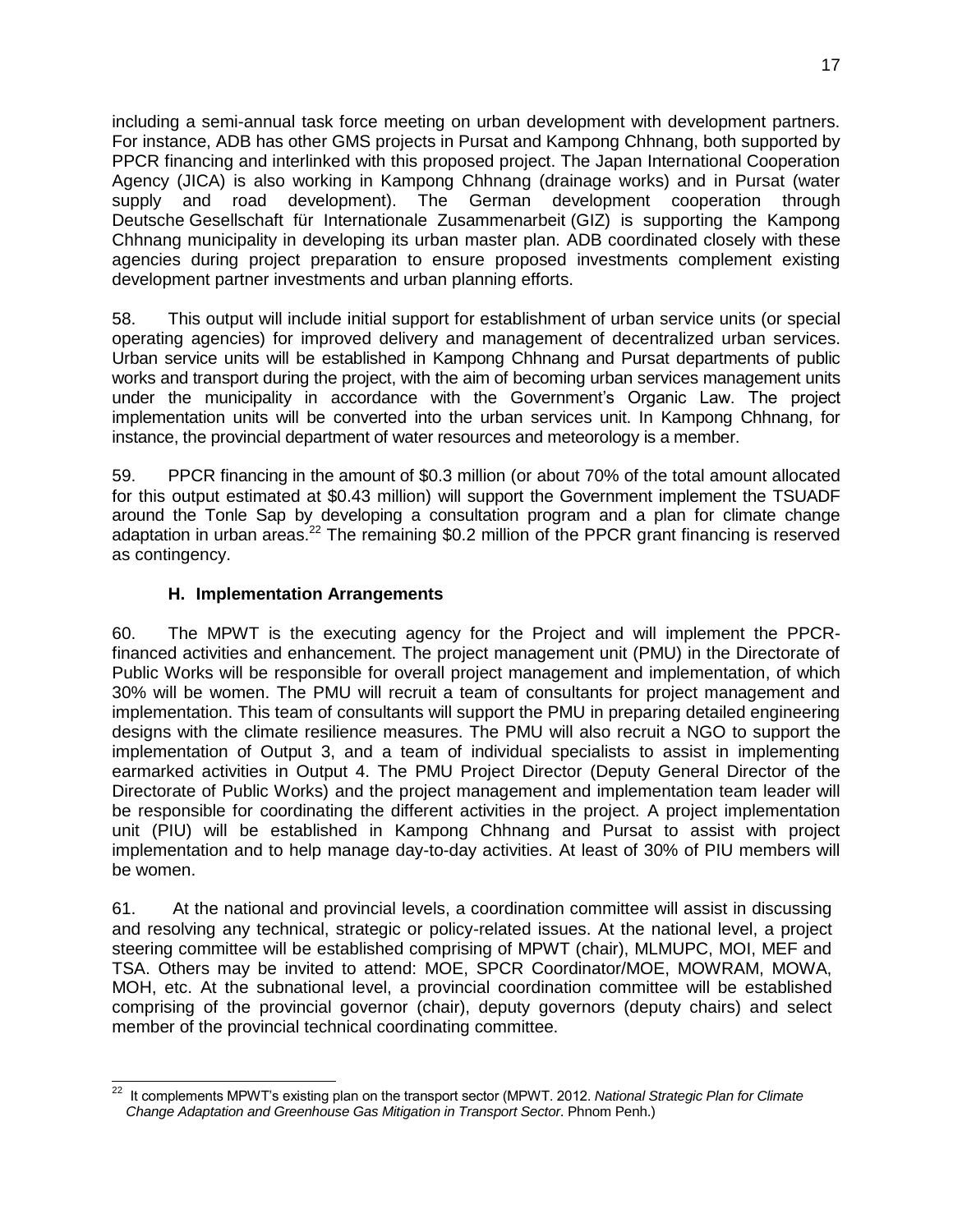- 62. The project will include four consulting packages:
	- (i) **Package I: Project Management and Implementation Support** (PMIS) consultants. The scope of the consulting services involves five main components: (a) provision of engineering services; (b) provision of project implementation and management support; (c) capacity development and training of PMU and PIUs/USUs in project management and implementation; (d) building the capacity of the MPWT, provincial government and municipalities through on-the-job training in urban management, project identification and structuring; and (e) assisting government establish the National Urban Development Task Force. One package is proposed to accomplish all four of the above objectives for the project management and implementation support.
	- (ii) **Package II: Climate Change Adaptation in Urban Development**. The scope of the consulting services involves four main components: (a) provision of technical assistance to assist government prepare a strategic plan for climate change adaptation in the urban sector in and around the Tonle Sap; (b) quantification of potential climate change impacts and identification of measures to address these impacts; (c) capacity development and training to incorporate climate change adaptation and disaster risk reduction management aspects into the national building code, and (d) to provide knowledge for an effective debate on climate change issues and resilience. One package is proposed for the consulting services.
	- (iii) **Package III: Sector Strengthening and Capacity Development**. The scope of the consulting services is to assist the Ministry of Economy and Finance, the Ministry of Public Works and Transport (MPWT) and its provincial departments in Kampong Chhnang and Pursat, and the Municipalities of Kampong Chhnang and Pursat establish urban user units (USUs). The objectives of the assistance are: (a) to prepare all documentation required for the establishment of the USUs, based on the arrangements for the Siem Reap wastewater management (including an inter-ministerial prakas by MPWT and MEF); (b) to define their mandates, roles and responsibilities; (c) to prepare a road map and timetable for their establishment, and the staged assumptions of functions; (d) to prepare the organizational and staffing structure for each USU, including its reporting arrangements; and (e) to prepare detailed job descriptions for each proposed staff member in the USU and for its governing board (or equivalent).
	- (iv) **Package IV: NGO Support for Output 3 (CMEI): Package IV: NGO Support for Output 3 (CMEI):** The scope specifically aims to address the climate change and environmental needs of the urban poor and vulnerable in Kampong Chhnang and Pursat —making the project more inclusive by extending benefits from large infrastructure investments. The output will help extend project benefits to the poor and vulnerable groups and the NGO will help to translate Project principles into community action. This includes support for community planning and prioritization, and provision of community-driven climate-resilient urban environmental infrastructure. The involvement of local communities in planning, decision-making and supervision of the works will encourage local solutions and greater accountability of the services delivered. It will help to create ownership and provide benefits to those often marginalized and vulnerable.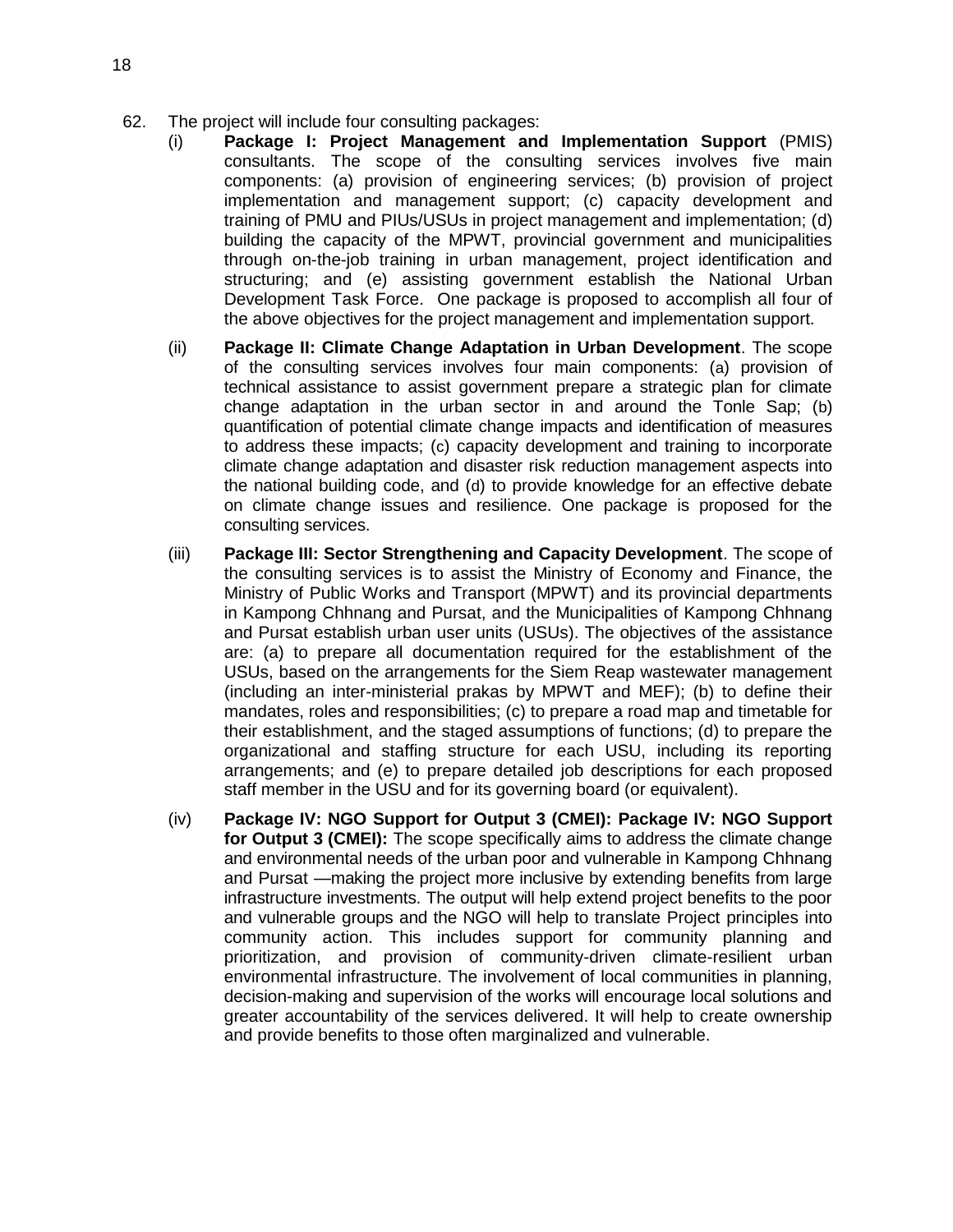### **I. Terms of Reference for PPCR-supported Climate Change Adaptation in Urban Development (Package II)**

### **1. Description**

63. The overall goal of the consulting services is to strengthen resilience to climate change in the urban sector within and around the Tonle Sap Basin. Assistance will be provided to the six Ton Sap provinces—Pursat, Kampong Chhnang, Kampong Thom, Kampong Chan, Siem Reap and Battambang, and to the Municipal Board of Governors of Pursat and Kampong Chhnang. Key objectives of the assistance are:

- To develop a strategic plan for climate change adaptation in the urban development sector in and in the Tonle Sap Basin.
- To quantify potential climate change impacts in all urban areas in the Tonle Sap Basin and to identify appropriate planning and design measures to address these impacts (as requested by the six provincial governments around the Tonle Sap).
- To revise building codes within all six Tonle Sap provinces to include latrine construction and standards, amongst others.
- To encourage effective debate on climate change adaptation.
- To ensure coordination with the PMIS consultant team and Package IV NGO teams in ensuring additional climate change measures are incorporated into the design of infrastructure interventions and community awareness programs, household sanitation and small-scale developments (Package II Team Leader).

64. The scope of the consulting services involves four main components: (i) provision of technical assistance to assist government prepare a strategic plan for climate change adaptation in the urban sector in and around the Tonle Sap Basin; (ii) quantification of potential climate change impacts and identification of measures to address these impacts; (iii) capacity development and training to incorporate climate change adaptation and disaster risk reduction management aspects into the national building code, and (iv) to provide knowledge for an effective debate on climate change issues and resilience. One package is proposed for the consulting services.

- 65. Key tasks are:
	- Assist in the development of the strategic plan for climate change adaptation focussing on the urban sector in the provinces in and around the Tonle Sap Basin.
	- Undertake a targeted analysis of tangible impacts of climate change in urban areas of the Tonle Sap Basin.
	- Identify and quantify the potential effects of climate change on key towns in Tonle Sap Basins and assess the impact on the design of infrastructure to address these.
	- Review the sustainability and capacity of current engineering designs, standards and guidelines in use by the various ministries involved in planning and infrastructure provision in view of climate change.
	- Provide a comprehensive guide to the incorporation of climate change measures into spatial planning and the planning and design of infrastructure in the urban areas.
	- Link the work to other ongoing initiatives including the national programme under the National Adaptation Programme of Action to climate change (NAPA), the Clean Cities programme, and projects supported by development partners, including work under the ADB TA for Mainstreaming Climate Change Resilience into Development Planning in Cambodia.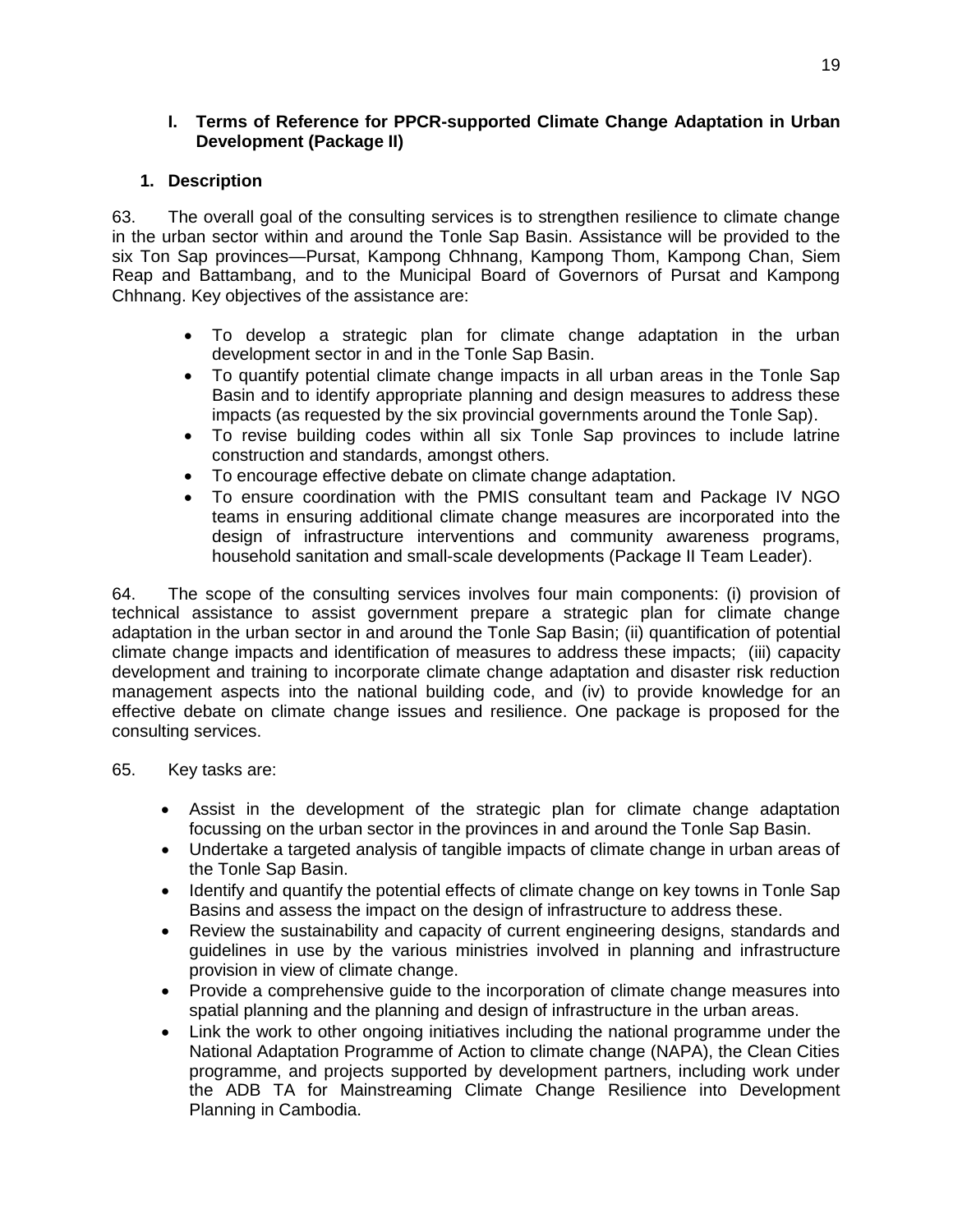- Review the National Building Code and those in use with all Tonle Sap provinces, and propose measures for the inclusion of climate change adaptation.
- Draft regulations for latrine construction and appropriate standards.
- Incorporation of the above regulations into the building codes of the six Ton Sap provinces.
- Assist in the preparation of climate resilient community actions plans in Kampong Chhnang and Pursat.
- Establish and populate data base on good practices on climate change adaptation and building resilience.
- Conduct a series of workshops on climate change adaptation for key stakeholders.
- Ensure coordination and provide information (and feedback) to the PMIS consultant team and to the Package IV NGO teams in ensuring additional climate change measures are incorporated into the design of infrastructure interventions and community awareness programs, household sanitation and small-scale developments.

| <b>Person &amp; Task</b>                            | Person-<br><b>Months</b> | <b>Minimum Qualifications</b>                                                                                              | <b>Minimum Work Experience</b>                                                                                                                                                                                                                                                                                                                                                                                                                                                                                                                                                            |
|-----------------------------------------------------|--------------------------|----------------------------------------------------------------------------------------------------------------------------|-------------------------------------------------------------------------------------------------------------------------------------------------------------------------------------------------------------------------------------------------------------------------------------------------------------------------------------------------------------------------------------------------------------------------------------------------------------------------------------------------------------------------------------------------------------------------------------------|
| <b>International Consultants</b>                    |                          |                                                                                                                            |                                                                                                                                                                                                                                                                                                                                                                                                                                                                                                                                                                                           |
| Climate<br>Change/Urban<br>Planner & Team<br>Leader | 6                        | Master's degree in civil<br>engineering, urban<br>planning, architecture,<br>environmental science<br>or a related subject | 10 years' experience of urban<br>development projects, strategic urban<br>planning, and the design of building<br>codes and regulations, including work<br>in climate change resilience and/or<br>disaster risk reduction. At least 3 years<br>of which should be as team leader in<br>climate change resilience or disaster<br>risk reduction projects, including the<br>reparation of strategic plans for climate<br>change adaptation. Experience in south<br>east Asia and on urban development<br>projects financed by multilateral<br>development funding agencies is<br>essential. |
| TOTAL                                               | 6                        | <b>Person Months of International Consultants</b>                                                                          |                                                                                                                                                                                                                                                                                                                                                                                                                                                                                                                                                                                           |

#### **2. Staffing and qualifications:**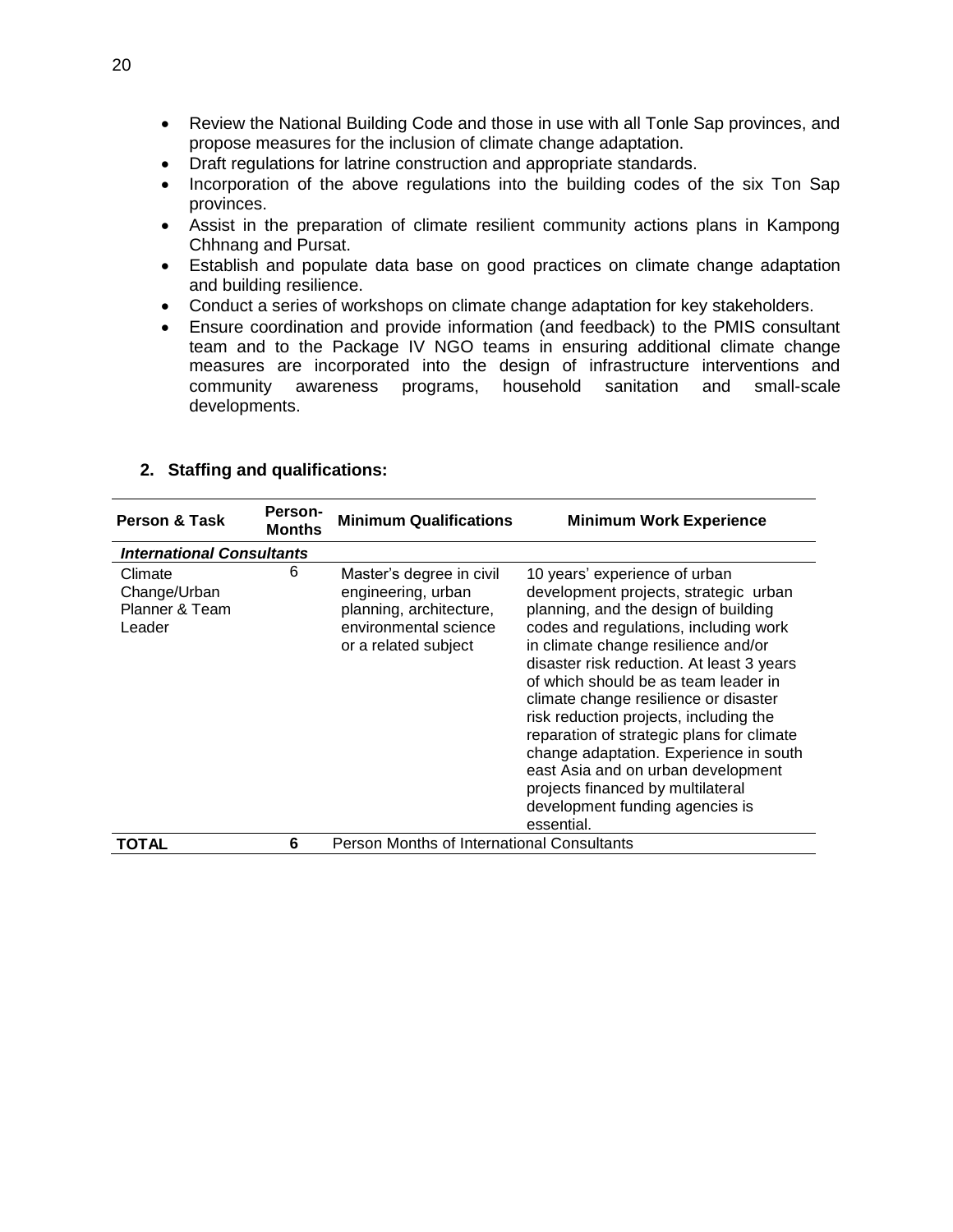| <b>National Consultants</b>                                                         |   |                                                                                 |                                                                                                                                                                                                                                                                                                                                                                                                        |
|-------------------------------------------------------------------------------------|---|---------------------------------------------------------------------------------|--------------------------------------------------------------------------------------------------------------------------------------------------------------------------------------------------------------------------------------------------------------------------------------------------------------------------------------------------------------------------------------------------------|
| Civil Engineer                                                                      | 3 | Master's degree in civil<br>or municipal engineering<br>or a related discipline | 8 years' experience of urban<br>infrastructure and vertical structure<br>aspects of building codes, and climate<br>change resilience and disaster risk<br>reduction. Experience on urban<br>development projects funded by<br>multilateral development funding<br>agencies is desirable. Fluency in written<br>and spoken English is required.                                                         |
| Environment/Urb<br>an Climate<br>Change Expert                                      | 4 | Degree in environmental<br>studies, meteorology or<br>a related subject         | 5 years' experience of climate change<br>and disaster risk reduction in the<br>developed and developing world,<br>including the preparation of strategic<br>plans for climate change adaptation.<br>Experience in south east Asia and on<br>urban development projects financed by<br>multilateral development funding<br>agencies is desirable. Fluency in written<br>and spoken English is required. |
| TOTAL                                                                               | 7 | <b>Person Months of National Consultants</b>                                    |                                                                                                                                                                                                                                                                                                                                                                                                        |
| 13<br>Person Months of International and National Consultants<br><b>GRAND TOTAL</b> |   |                                                                                 |                                                                                                                                                                                                                                                                                                                                                                                                        |

### **3. Detailed Terms of Reference**

### 66. **Urban Development Specialist/Team Leader** (International, 6 person months)

- Lead the team of individual consultants and ensure that key tasks identified on previous page are delivered through the assignment:.
- Carry out a review of policies, standards and manuals to review current provision for climate change in infrastructure planning and provision, and urban development generally
- Identify and quantify the potential effects of climate change on key towns in Tonle Sap Basin and assess the impact on the design of infrastructure to address these.
- Review and assessement of sanitation standards and the building code
- Review the specific needs of santation requirement for men and women
- Review the sustainability and capacity of current engineering designs, standards and guidelines in use by the various ministries involved in planning and infrastructure provision in view of climate change.
- Design and undertake a programme of consultations with all Tonle Sap Provinces and **Municipalities**
- Propose revisions to building code to include latrine construction and standards
- Provide a comprehensive guide to the incorporation of climate change measures into spatial planning and the planning and design of infrastructure in the urban areas.
- Prepare a Draft Plan for Climate Change Adaptation in Urban Areas around the Tonle Sap
- Review comments and prepare Final Plan for Climate Change Adaptation in Urban Areas
- Ensure coordination and provide information (and feedback) to the PMIS consultant team and to the Package IV NGO teams in ensuring additional climate change measures are incorporated into the design of infrastructure interventions and community awareness programs, household sanitation and small-scale developments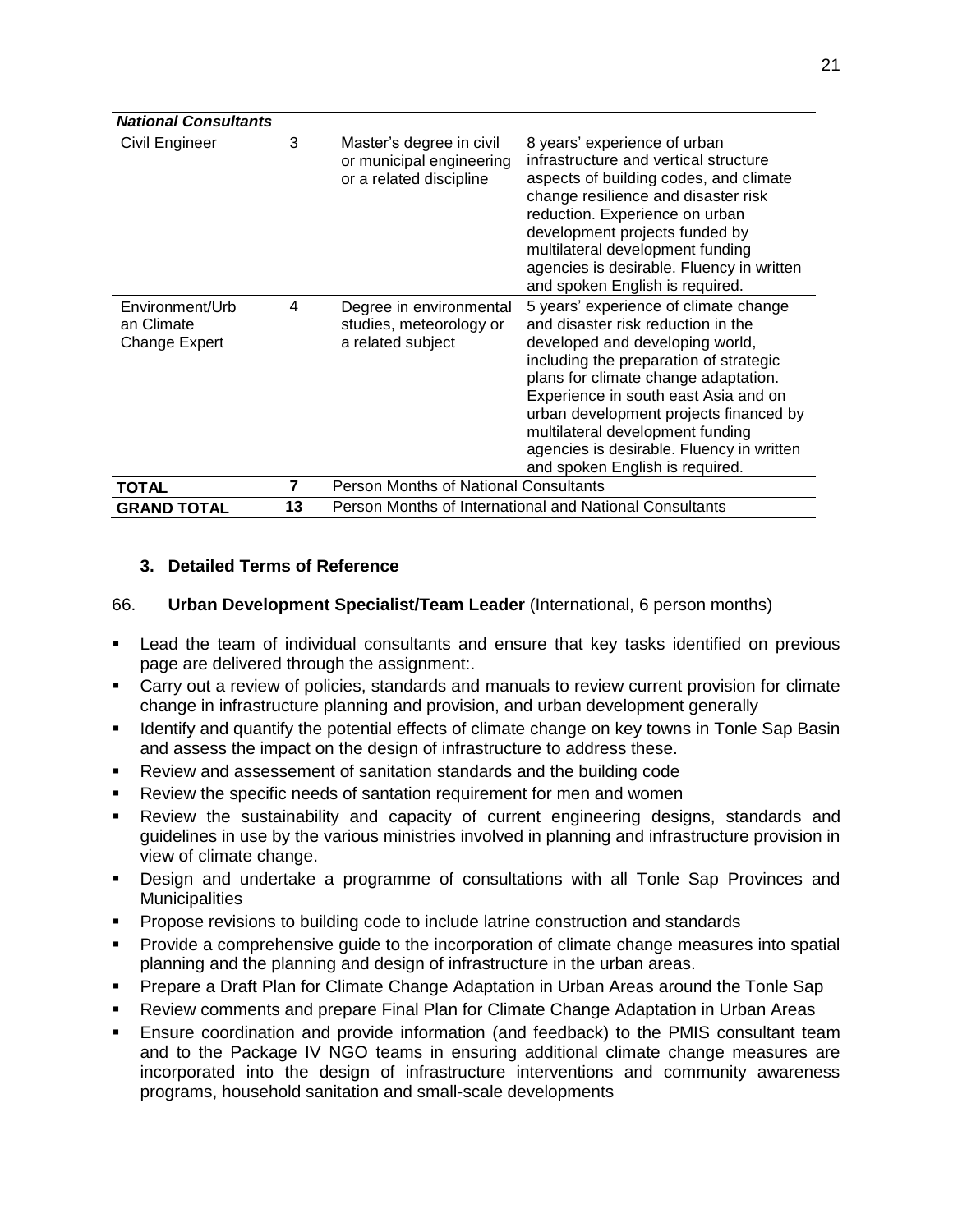## 67. **Civil Engineer** (National, 3 person months)

Assist the Team leader to:

- Carry out a review of policies, standards and manuals to review current provision for climate change in infrastructure planning and provision, and urban development generally
- Review and assessement of sanitation standards and the building code
- Review the specific needs of santiation requirements for men and women
- Review the sustainability and capacity of current engineering designs, standards and guidelines in use by the various ministries involved in planning and infrastructure provision in view of climate change.
- **Provide a comprehensive guide to the incorporation of climate change measures into spatial** planning and the planning and design of infrastructure in the urban areas.
- Design and undertake a programme of consultations with all Tonle Sap Provinces and **Municipalities**
- **Propose revisions to building code to include latrine construction and standards**
- **Prepare a Draft Plan for Climate Change Adaptation in Urban Areas**
- Review comments and prepare Final Plan for Climate Change Adaptation in Urban Areas
- Coordinate and provide information (and feedback) to the PMIS consultant team and to the Package IV NGO teams in ensuring additional climate change measures are incorporated into the design of infrastructure interventions and community awareness programs, household sanitation and small-scale developments.

### 68. **Environment/Urban Climate Change Expert** (National, 4 person months)

- Carry out review and update of climate change policy and documentation
- Establish and populate data base on good practises on climate change adaptation and building resilience.
- Review the sustainability and capacity of current engineering designs, standards and guidelines in use by the various ministries involved in planning and infrastructure provision in view of climate change.
- Provide a comprehensive guide to the incorporation of climate change measures into spatial planning and the planning and design of infrastructure in the urban areas.
- Conduct a series of workshops on climate change adaptation for key stakeholders.
- Assist Team Leader to Prepare a Draft Plan for Climate Change Adaptation in Urban Areas
- **Prepare climate resilient community actions plans.**
- Coordinate and provide information (and feedback) to the PMIS consultant team and to the Package IV NGO teams in ensuring additional climate change measures are incorporated into the design of infrastructure interventions and community awareness programs, household sanitation and small-scale developments.

### **J. Terms of Reference for PPCR-supported NGO (Package IV)**

### **1. Introduction**

69. The project management unit for the proposed Integrated Urban Environmental Management in the Tonle Sap Basin (the Project) will recruit an international nongovernment organization (NGO) in accordance with ADB *Guidelines for the Use of Consultants* (2013, as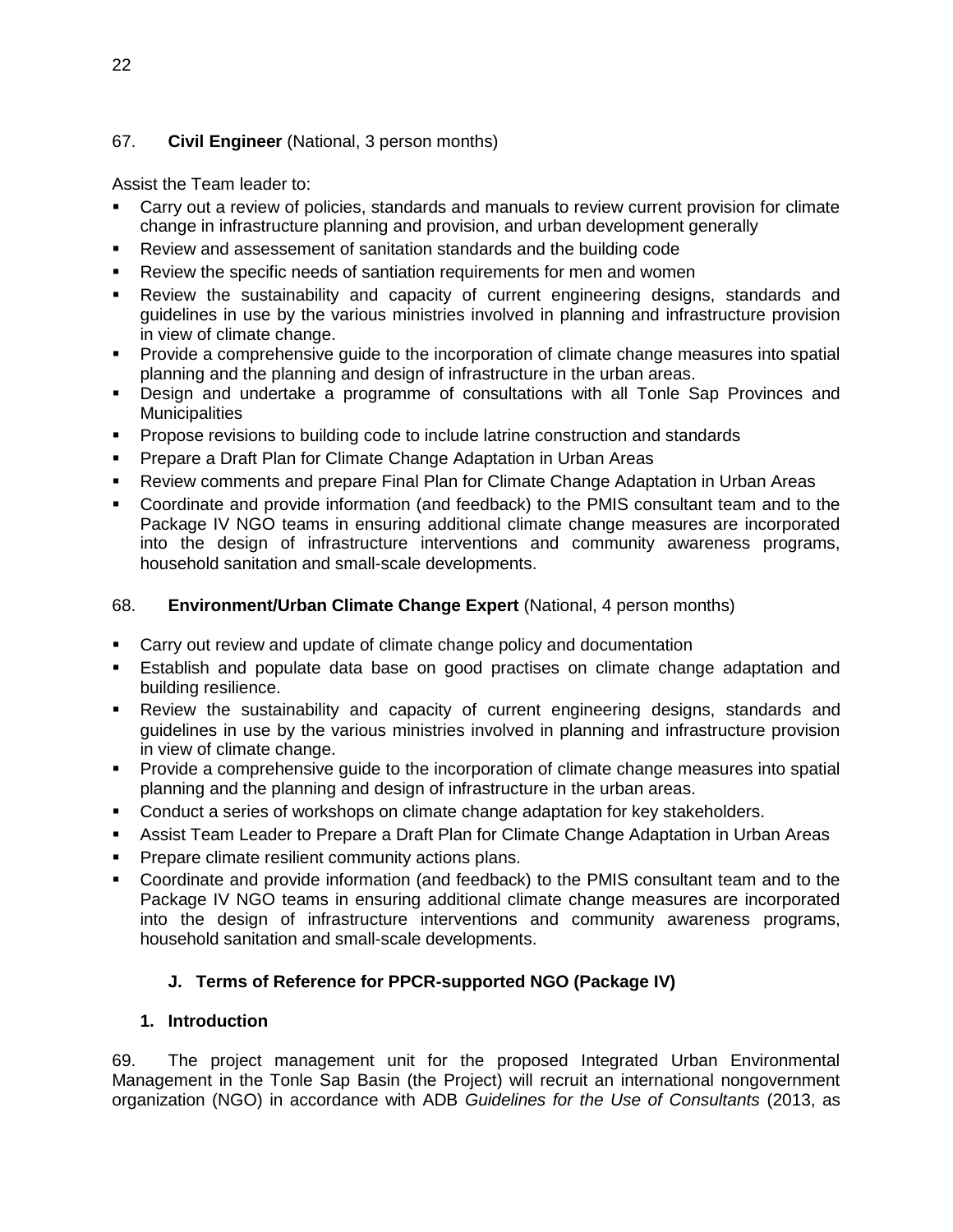amended from time to time). The NGO will work in partnership with the Government, ADB, communities and project management and implementation consultation.

# **2. Project Background and Description**

70. The Project will contribute to increased economic activities and environmental protection in towns in the Tonle Sap Basin. It responds to the need of the municipal governments for integrated urban environmental management in urban areas around the Tonle Sap Lake. The project will improve urban services and climate change resilience in Kampong Chhnang and Pursat municipalities through urban area environmental improvements; community mobilization and environmental improvements; strengthened sector coordination and operations; and strengthened capacity for project implementation, and operations and maintenance (O&M). The project contributes to the Tonle Sap Urban Areas Development Framework (TSUADF) and Kampong Chhnang and Pursat urban development strategies to 2030.

71. The Project includes five outputs:

- (i) Output 1: Kampong Chhnang Urban Environmental Improvements,
- (ii) Output 2: Pursat Urban Environmental Improvements,
- (iii) Output 3: Community Mobilization and Environmental Improvements,
- (iv) Output 4: Strengthened Sector Coordination and Operations, and
- (v) Output 5: Strengthened Capacity for Project Implementation, and Operation and Maintenance (O&M).

72. The Project will provide investment for environmental improvements to the municipalities of Pursat, and Kampong Chhnang. Both play an important role as service centers for surrounding agriculture and value chain development. It will help support implementation of the Tonle Sap Urban Areas Development Framework (TSUADF) to guide future urban development in Serei Saophoan, Siem Reap, Stueng Saen, Battambang, Pursat, and Kampong Chhnang. The project will be in line with an urban development strategy for Pursat and Kampong Chhnang (for approval). The project is estimated at \$52.6 million, with a proposed \$37.0 million loan to be financed from ADB's Asian Development Fund resources and cofinancing from the Strategic Climate Fund (SCF) in the amount of \$5.0 million grant and \$5.0 million loan. The remaining \$5.6 million is estimated government and community counterpart financing.

## **3. Scope of Assignment**

73. The assignment includes development and implementation of project awareness activities, implementation of project output 3, and support in facilitating community understanding, support and partnership in the project.

74. Output 3, Community Mobilization and Environmental Improvements (CMEI), specifically aims to address the climate change and environmental needs of the urban poor and vulnerable in Kampong Chhnang and Pursat—making the project more inclusive by extending benefits from large infrastructure investments. It includes improved household sanitation for ID Poor 1 and 2 in the current municipality area; climate change and hygiene awareness and action; and community small-scale infrastructure improvements in pre-identified poor and vulnerable areas in each municipality. Small-scale infrastructure improvements will be prioritized by the communities and will be financed by the project (80%), national government (10%), and community (10%), net of taxes. The output will help extend project benefits to the poor and vulnerable groups. It will be implemented in partnership with an international nongovernmental organization (NGO).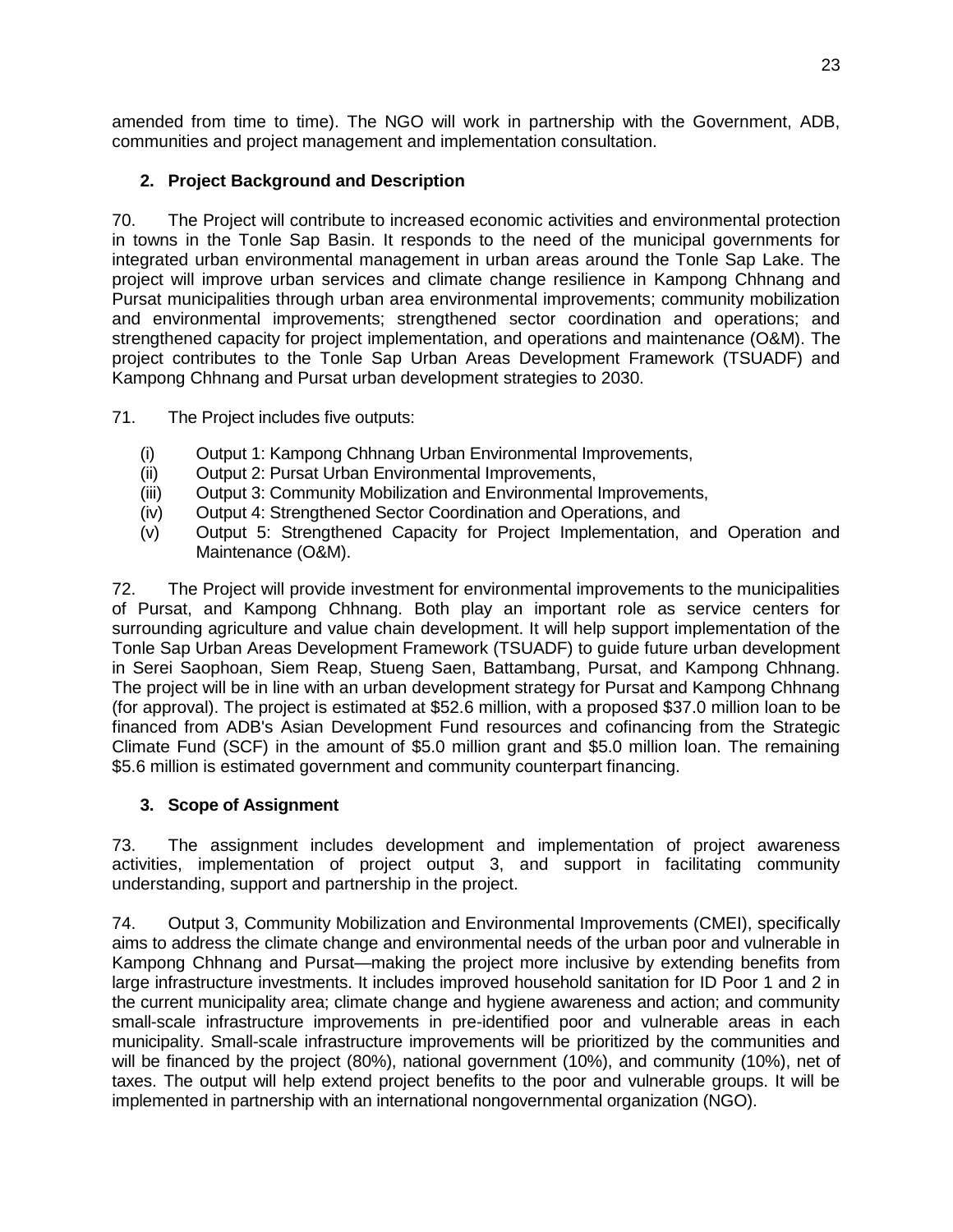75. The CMEI will help translate Project principles into community action. This includes support for community planning and prioritization, and provision of community-driven climateresilient urban environmental infrastructure. The involvement of local communities in planning, decision-making and supervision of the works will encourage local solutions and greater accountability of the services delivered. It will help to create ownership and provide benefits to those often marginalized and vulnerable.

- 76. The output includes the following detailed sub-outputs and activities:
	- (i) Household sanitation grants for IDPoor 1 and IDPoor 2 households within the defined municipality area). Any proposal that triggers safeguard categorization of A or B will not be eligible. This sub-output will be 100% financed by the project (or as otherwise agreed to in advance with ADB and the Government);
	- (ii) Information, Education and Communication (IEC) activities to promote project awareness hygiene awareness, initiate behavioural change and disseminate climate change information to men and women. The project area for the IEC efforts will include sangkats in the existing municipal boundary and adjacent urban sangkats. This sub-output will be 100% financed by the project (or as otherwise agreed to in advance with ADB and the Government). It will generate information and opportunities for knowledge management to further strengthen the knowledge management aspects of the project; and,
	- (iii) Small-scale infrastructure improvements in sangkats that are pre-identified by the project survey as being poor and vulnerable to poor urban environmental conditions (e.g., community sanitation, improved drainage with access roads, or community collection points for solid waste management). These components will connect directly with Output 1 and 2 investments to ensure that local communities are also direct beneficiaries. Communities residing in the urban sangkats of the existing municipal boundary area will be eligible for assistance. Proposal must be ADB safeguard categorization C for involuntary resettlement and environment and must benefit nonindigenous communities in order for it to qualify and be eligible for support. This sub-output will be 70% financed by the project, 20% by the government (include 10% taxes), and 10% by the community (or as otherwise agreed to in advance with ADB and the Government);

3. The sangkats that have been pre-identified for inclusion in the small-scale infrastructure improvements are listed in the Table below. Additional communities during implementation may be identified based on an in-depth needs assessment. The assessment and proposal will form part of the terms of reference of an international NGO, with experience in Cambodia, urban/environment/sanitation and community development. The NGO will be contracted for the implementation of this output.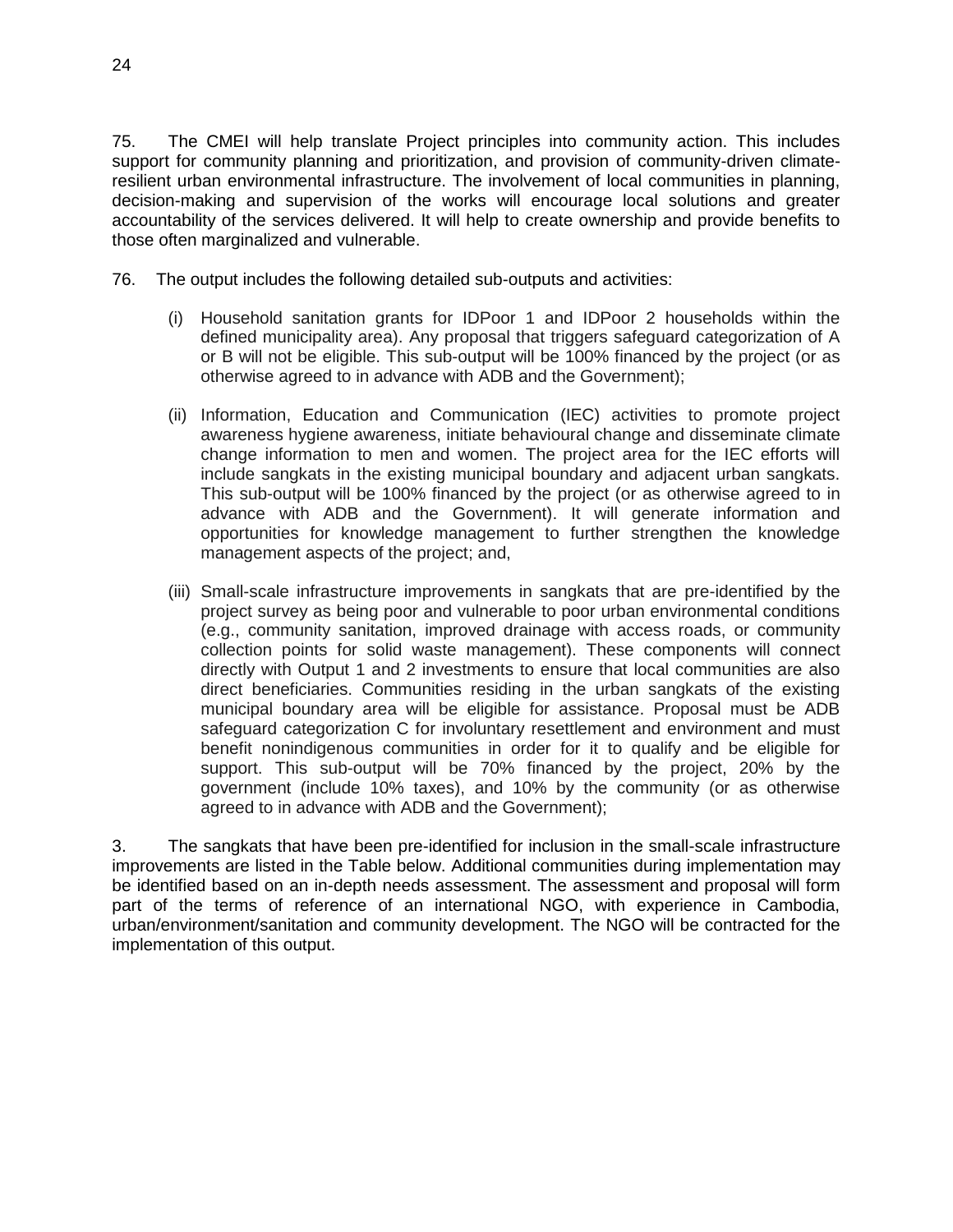| <b>Municipality</b>                                                                                                     | <b>Village</b>   | <b>Sangkat</b>   | <b>No of Households</b><br>(No. of People)                                                                                         | <b>Pre-identified Need</b>                                                                                                                                                                                                                                                                                                                                                                                                                                               |
|-------------------------------------------------------------------------------------------------------------------------|------------------|------------------|------------------------------------------------------------------------------------------------------------------------------------|--------------------------------------------------------------------------------------------------------------------------------------------------------------------------------------------------------------------------------------------------------------------------------------------------------------------------------------------------------------------------------------------------------------------------------------------------------------------------|
| Kampong Chhnang<br>Municipality<br>(Total 7,928 households<br>or 40,360 people.<br>Covers 26 villages in 4<br>sangkats) | Chong<br>Kaoh    | Phsar<br>Chhnang | 352 (1,862 people)                                                                                                                 | Presence of vulnerable group:<br>$\bullet$<br>ethnic Cham<br>Top environmental issue identified<br>$\bullet$<br>by SES respondents is flooding,<br>which coincides with the objectives<br>of Output 1 of the Project.<br>Had specific request for small-<br>$\bullet$<br>scale infrastructure during project<br>preparatory consultations (e.g.,<br>access road to mosque that they<br>can use even during flood season)<br>that is linked to Output 1 of the<br>Project |
|                                                                                                                         | Kandal           | Phsar<br>Chhnang | 211 (1,061 people)<br>$\bullet$<br>According to<br>$\bullet$<br>Vietnamese: 685<br>HHs including<br>them (approx.<br>3,425 people) | Presence of highly vulnerable<br>$\bullet$<br>group -- ethnic Vietnamese <sup>23</sup><br>Relatively high percentage of poor<br>$\bullet$<br>HHs (36%) identified by the SES<br>during project preparation.                                                                                                                                                                                                                                                              |
|                                                                                                                         | Samroang         | Phsar<br>Chhnang | 419 (2,188 people)                                                                                                                 | Highest percentage of poor among<br>villages covered in the SES (38% of<br>respondents are poor)                                                                                                                                                                                                                                                                                                                                                                         |
| <b>Pursat Municipality</b><br>(Total 13,314<br>households or 63,773<br>people. Covers 66<br>villages in 7 sangkats)     | Kbal Hong        | Pteah Prey       | 220 (1,013 people)                                                                                                                 | Highest percentage of poor among<br>$\bullet$<br>villages covered in the SES (45%<br>of respondents are poor)<br>Top environmental issue identified<br>by SES respondents is air pollution<br>linked with garbage burning, which<br>coincides with the objectives of<br>Output 2 of the Project.                                                                                                                                                                         |
|                                                                                                                         | Kaoh             | Lolork Sar       | 219 (980 people)                                                                                                                   | Relatively high percentage of poor HHs<br>(36%) identified                                                                                                                                                                                                                                                                                                                                                                                                               |
|                                                                                                                         | <b>Tuol Mkak</b> | Roleap           | 301 (1,432 people)                                                                                                                 | Relatively high percentage of poor<br>$\bullet$<br>HHs (27%) identified<br>Top environmental issue identified<br>$\bullet$<br>by SES Respondents is flooding,<br>which coincides with the objectives<br>of Output 2 of the Project.                                                                                                                                                                                                                                      |

**Table: Pre-identified Sangkhats for Output 3 (iii)**

Note: Based on existing municipal boundaries for Kampong Chhnang and Pursat. Source: Asian Development Bank and Executing Agency.

### **4. Time Schedule and Resources**

77. The Project implementation period is seven years and the international NGO assignment is for six years months. However, interested organizations should indicate how long they will need in each position to work to achieve the successful completion of the assignment during the project duration. The NGO will be funded under ADB's SCF grant.

<sup>23</sup> <sup>23</sup> ADB's Tonle Sap Basin Strategy (2005) identifies the Vietnamese and Muslim Cham as the ethnic minorities present in the region. It further states that ethnic minorities are disadvantaged due to insufficient representation at management and legislative levels; with the Vietnamese floating village residents experiencing additional deprivation due their language barriers, their classification as immigrants, and their lack of property rights. PPTA activities including FGDs have supported this information.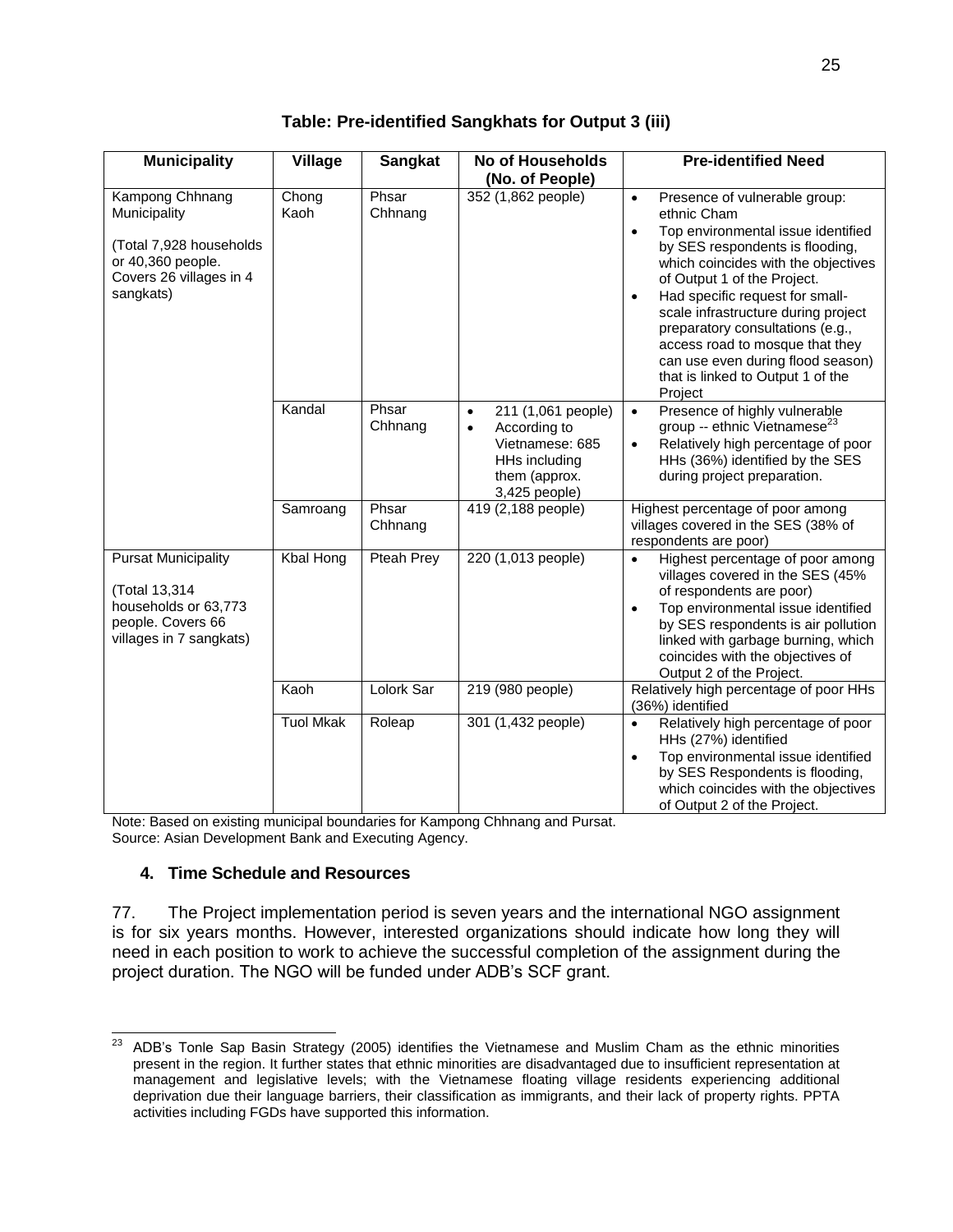## **5. Expertise Required**

78. The NGO recruited will work with the Government in developing and delivering project, hygiene and environmental sanitation awareness information. It will assist in implementing Output 3 of the project, specifically community mobilization and development activities, ranking of community priorities in urban environmental improvements, and preparation of a simplified feasibility study in coordination with the project implementation unit (PIU) and the project management and implementation support (PMIS) consultant team. The PIU and PMIS consultants (together with PMU) will be responsible for seeking clearance from the EA and ADB on the feasibility studies for small-scale community infrastructure, preparing bid documents and evaluation reports, monitoring the contracts, and supervising the construction. The NGO will facilitate flow of project information, mobilize and the community, and help the government generate project support and reach resolution on any grievances in a prompt manner. The NGO will work as a project partner with the Government, ADB and consultants.

79. The interested NGO will supply and assign coordination personal and national teams to the PIU in Kampong Chhnang and Pursat either from its own resources or in partnership with a specialized national NGO. Interested NGOs should determine the number and nature of experts they will require to achieve the objectives of the contract. Each NGO team placed in Kampong Chhnang and Pursat shall include expertise in climate change, technical/engineering, gender, hygiene, and community development. . Each team in each province shall comprise of at least 30% women. The technical proposal shall include composition of the proposed NGO team for each province and the comparative advantage it has in working in each province, especially within the local administrative and community structures. For instance, ongoing or completed projects with the local government (e.g., PDPWT or municipality), and/or expertise or experience working with any of the vulnerable groups identified in the table, and/or synergies with other development partner or NGO projects in the municipality. Submitted proposals will be evaluated against these specific requirements and criteria.

- 80. ADB requires the following two full-time key experts:
	- (i) A community development manager/ team leader, and
	- (ii) A project administer, and

81. The quality of the facilitation and mobilization skills of the NGO teams will have a significant influence on how beneficiary householders and communities are able to internalize the value of collective action for long-term maintenance of household sanitation and small-scale infrastructure environmental improvements. The NGO teams shall generate self-confidence and team building amongst community members for collective benefit. NGO teams will act as catalyst and facilitator to beneficiary households and communities. The NGO teams will work closely and in coordination with the PIU and the PMIS in day-to-day project implementation activities. They will provide specific inputs, including information on project progress for consolidation and inclusion into the overall progress report. The national gender and development specialist from the PMIS consultant team (Package I) will also assist the NGO as needed in the area of gender mainstreaming.

82. The NGO Team in each province will add value by facilitating the following community awareness tasks:

(i) community mobilization to enhance the quality of project implementation;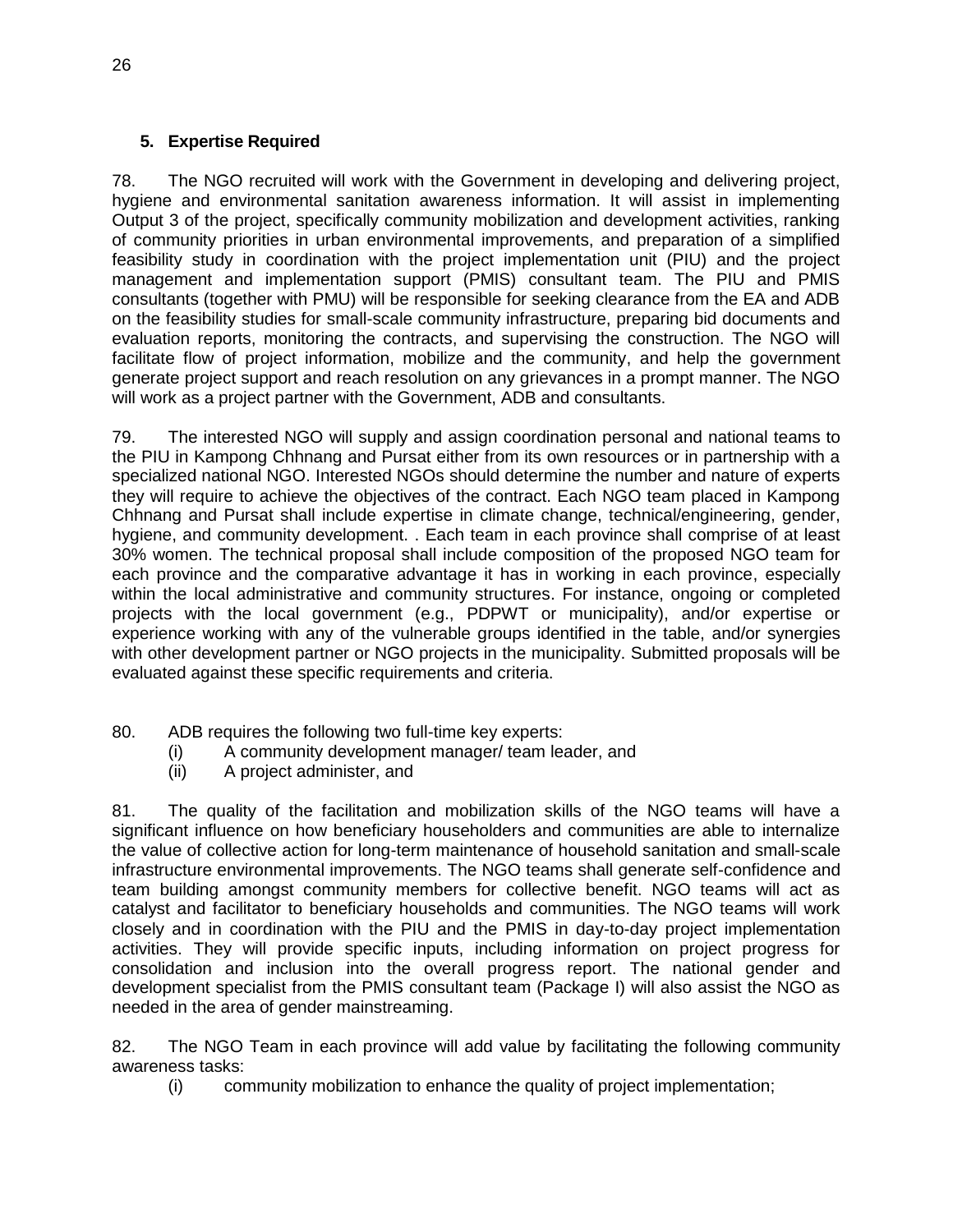- (ii) awareness raising on the importance of climate change, health and hygiene in urban areas; and
- (iii) awareness raising to enhance the quality of improved hygiene leading to the improved health of communities (i.e., behavior-change efforts will focus on (a) stopping open defecation, encouraging proper use and maintenance of household latrines, and promoting personal hygiene practices such as hand washing, clean bodies, and menstrual hygiene management).

83. The NGO team shall have experience in participatory rural appraisal methodology as communities will be fully involved in (i) the conduct of small-scale infrastructure feasibility studies; and (ii) prioritization and selection of small-scale urban environmental improvements based on informed choice. These informed choices will take into consideration: (i) beneficiary needs; (ii) cost effectiveness; (iii) social equity; (iv) land acquisition and environmental issues; and (v) ease and costs of operation and maintenance. Small-scale improvements shall correspond to the needs and wishes of the community and household, with a realistic assessment of the beneficiary's abilities to finance and manage the facilities.

84. The PMU will consult with the PIU Manager and Deputy Project Manager in Kampong Chhnang and Purast during recruitment of the NGO. The NGO teams will work with assigned PMU and PIU staff to help ensure successful implementation of the output. The PIUs will verify the performance of NGO staff prior to progress payments made by the PMU. The PMU will be responsible for the overall recruitment and management of the international NGO.

85. The Community Development Manager/Team Leader will be an individual with regional and country-specific experience who shall have the following minimum qualifications:

- (i) A minimum of 8 years' experience overseeing and implementing community mobilization projects in urban development, sanitation and hygiene; preference will be given to candidates with previous demonstrated experience in climate change activities working around the Tonle Sap in Cambodia.
- (ii) Background in anthropological or sociological training to be able to understand the vulnerability context of the nonindigenous people in Kampong Chhnang and Pursat and their livelihood dependence on the Tonle Sap;
- (iii) Management experience of at least 3 years, with demonstrated ability to supervise a team and project staff;
- (iv) Familiarity with community development, sanitation and hygiene promotion and gender mainstreaming of projects in communities;
- (v) Ability to work with multiple stakeholders, including local governments, communities, civil society organizations, government, private sector and ADB;
- (vi) Excellent English language skills, including ability to produce regular high quality written reports, power-point presentations, and project updates;
- (vii) Responsible for developing and implementing a specific monitoring and evaluation system for CMEI output and activities.
- (viii) The Team Leader will be responsible for providing progress updates to the PMU for inclusion into the quarterly project progress reports, project liquidation of advances with supporting documentation, including the coordination and timely submission of feasibility reports and workshop and training records (disaggregated by sex and with specific outcomes listed).

86. The Project Administrator will be in charge of all administrative responsibilities of the NGO's assignment for the project, and will ensure all documentation required by the PMU and ADB is kept and is in accordance with ADB's procedures. This includes both financial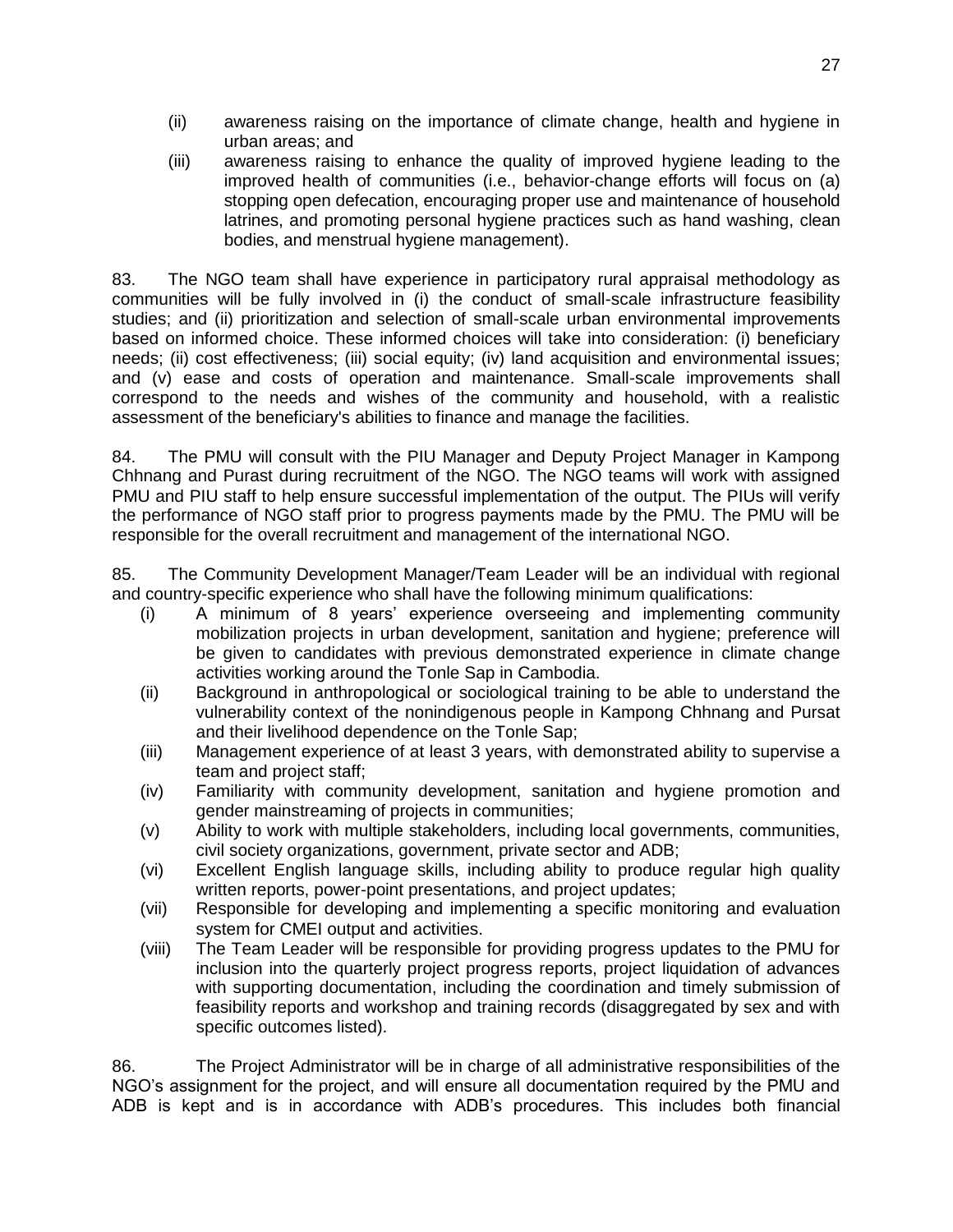documentation and administrative matters. The Project Administrator will be an individual with the following minimum qualifications:

- (i) A minimum of 3 years' experience in accounting and record keeping for development projects;
- (ii) An understanding of the challenges of recordkeeping at the subnational governments and strategies for adapting to local situations while keeping within ADB regulations. This will be particularly important, given the proposed cost-sharing proposal for small-scale infrastructure investments;
- (iii) Have a willingness to review other ADB projects in Cambodia and in the region on how cost-sharing arrangements have been managed following good governance principles.
- (iv) Excellent computer skills (MS WORD and EXCEL);
- (v) Strong English language skills, with demonstrated ability to prepare financial reports; and
- (vi) Familiarity with ADB or World Bank regulations is an advantage.

87. In addition to the above required key experts, the proposing NGO should also include in their technical proposal, in the Personnel Workplan and in their financial proposal, all other "non-key experts" required in accordance with their proposed Approach and Methodology. The proposing NGO shall also determine and indicate the number of person-months for which key or non-key expert will be required.

88. All experts engaged under the contract, whether key or non-key experts, must be citizens of one of the ADB member countries.

### **6. Supervision**

89. Interested NGOs should indicate the management structure proposed of the team. The Community Development Manager/Team Leader will be under the supervision of the PMU Project Director (or designated to the PMU project manager). The Community Development Manager/Team Leader will keep the supervisor informed regularly by email of the progress in implementation of this assignment, identify any issues or possible delays to the accomplishment of this assignment, and propose and implement solutions to address such issues or possible delays. The Community Development Manager/Team Leader will support the supervisor in promoting and sharing information about the assignment and its implementation through preparation of presentations, progress reports, or data information.

### **7. Other Requirements**

90. By the end of month 2 of the assignment, the Team Leader will submit an inception report, detailing the progress of the assignment in relation to the overall project. The assignment should not be implemented in a vacuum; instead, it should be closely coordinated and timed with the overall project implementation. The inception report should indicate any proposed changes to the implementing arrangements, additional communities in the municipality for support, or changed circumstances affecting the project. It should also include a format / outline for future quarterly and annual cumulative assignment progress reports, with an agreed timeline for submission to the PMU and ADB.

91. The Team Leader shall also include in the inception report a proposed monitoring and evaluation system specifically for CMEI output and activities. Indicators and data shall be disaggregated by sex and a summary shall be provided to the PMU for inclusion in each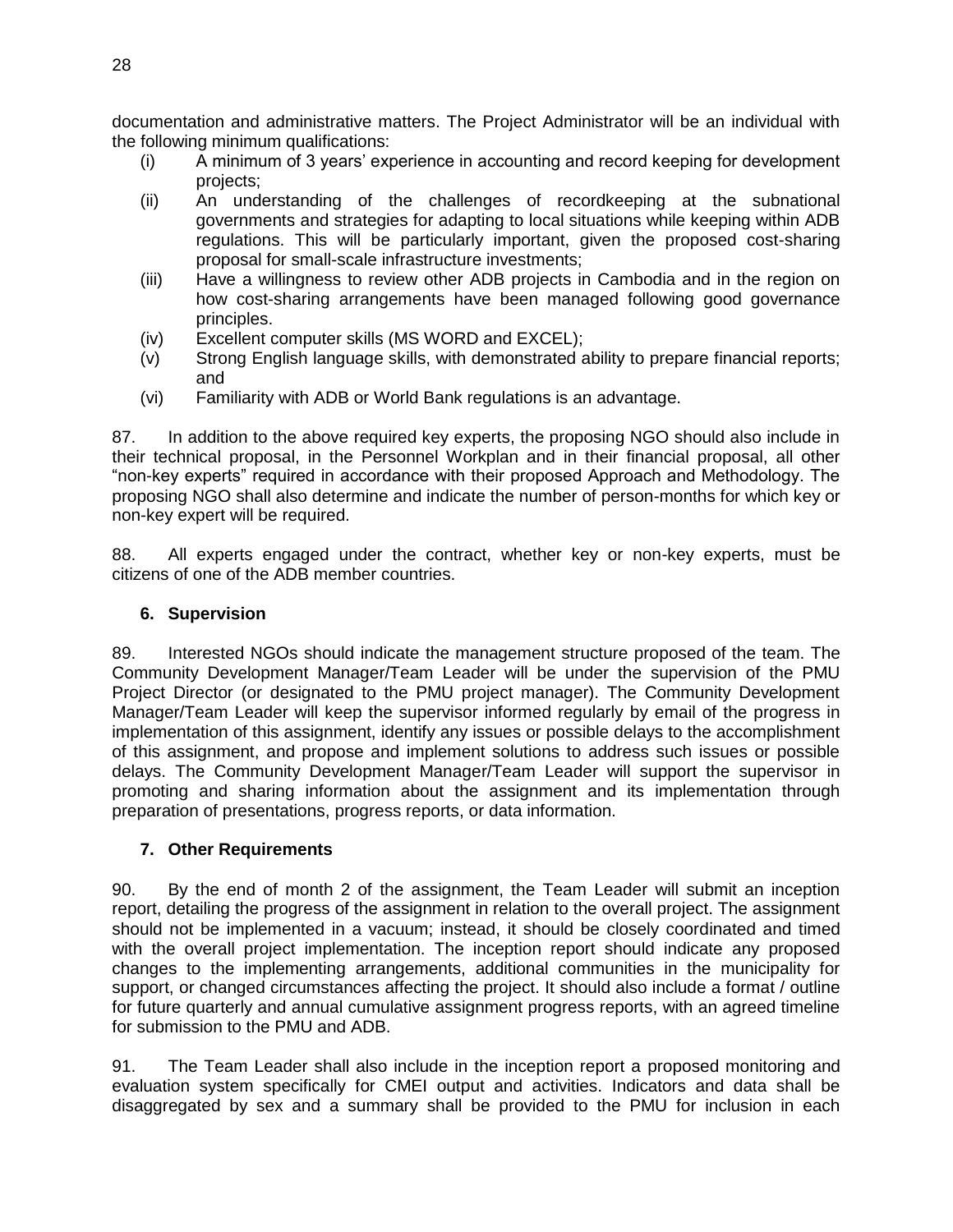quarterly project progress report. A report with approach and methodology shall be provided in the technical proposal. It shall be confirmed with submission of the inception report, a progress update at project mid-term, and a final report at project end.

92. The draft final report is due 3 months before completion of the assignment in a format agreed to with the PMU Project Director and ADB in advance. The final report will incorporate comments from the Government and ADB, and shall be submitted in time for it to be attached to the project completion report, submitted by the Government to ADB.

## **8. Facilities to be provided by ADB and other Administrative Matters**

93. The NGO team members will be field-based, highly mobile and will visit the different communities along the project sites in accordance with the specific needs. The NGO team members will establish an office in each province for daily activities. The Team Leader and Project Administrator will be required to work closely with the PMU Project Director. They shall be based in Phnom Penh and may work from the interested NGO office.

## **9. Travel and Accommodation**

94. The NGO team members are expected to arrange and pay their own accommodation and travel as agreed to in advance with the PMU project director, in consultation with ADB. Reimbursement will be subject to and in line with ADB's terms and conditions of the contract.

## **10. Preparation of the Proposal**

95. Interested NGOs are requested to prepare a detailed description of how they propose to deliver on the specific outputs of the contract in the section of their proposal called "Approach and Methodology." In this narrative, bidding NGOs shall be explicit in explaining *how* they will achieve the outputs, and include any information on their existing activities upon which they may eventually build, as well as the detail of what staff will comprise the NGO teams. The suggested page limit of this section is 20 pages. It is strongly recommended that the interested NGO meet and discuss the assignment with the PMU and undertake a reconnaissance visit to Kampong Chhnang and Pursat; any such meetings or visits should be reflected in the proposal.

96. Interested NGOs *must also describe* their experience in working with the Tonle Sap communities, in particular the Vietnamese, the Cham, the floating communities and the poor in Kampong Chhnang and Pursat. Experience working with the same groups in other Tonle Sap provinces will also be considered. Interested NGOs shall effectively communicate the vulnerable context, specific considerations (if any) and the importance of environmental and hygiene awareness activities amongst these groups.

97. Proposals will be evaluated based on the approach to meet the above consultancy requirements, desired NGO team expertise, necessary tasks and ensure coordination with the other consulting packages, especially Package I (project management and implementation support consultants) and Package II (climate change and urban development).

98. One curriculum vitae (CV) *only* must be submitted for each key and non-key expert included in the proposal. Only the CVs of key experts (community development manager/team leader and the project administrator) will be scored as part of the technical evaluation of proposals. The CVs of non-key experts will not be scored; however, the EA and ADB will review and individually approve/reject each CV for each position in the proposal.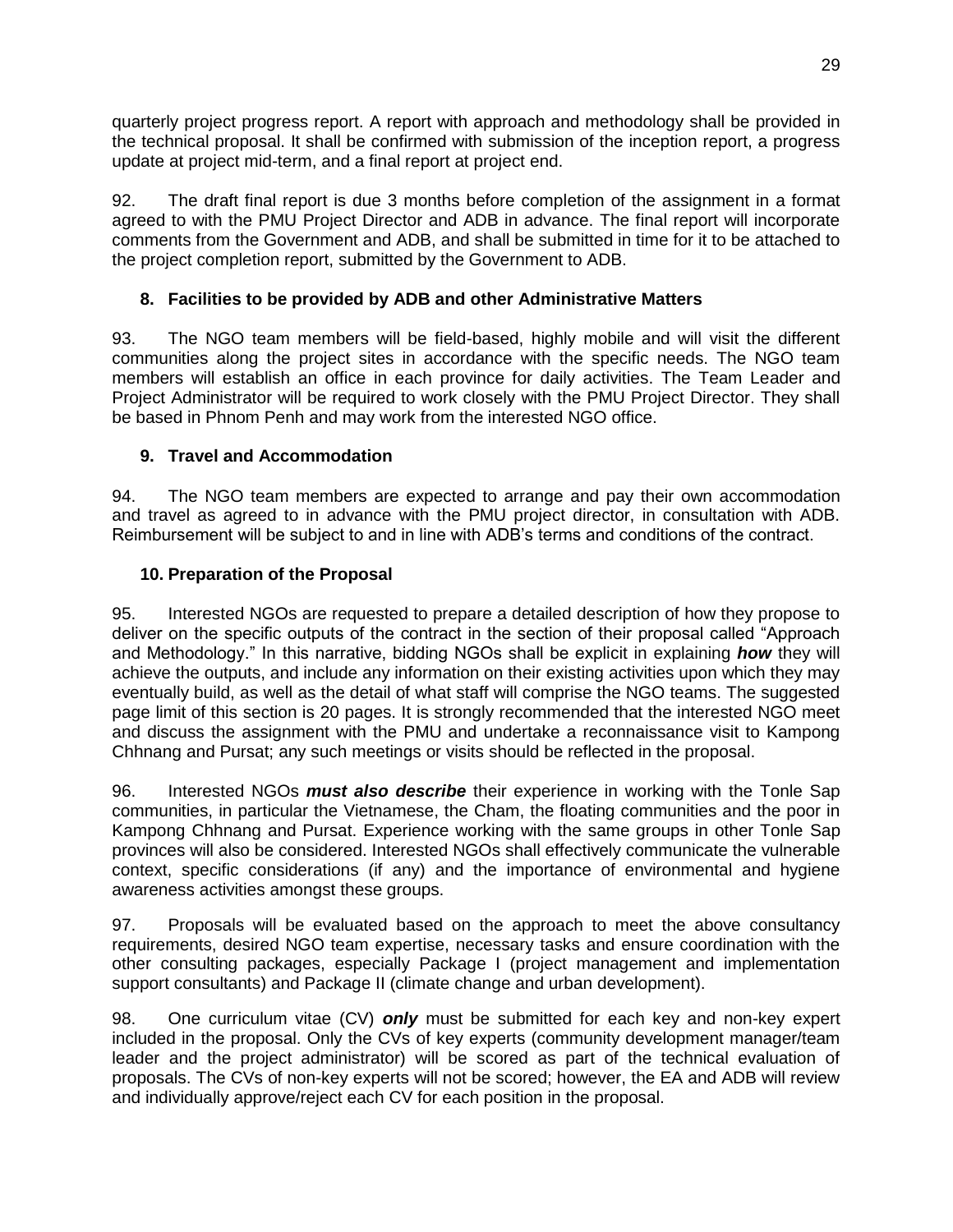99. All positions under the contract, key as much as non-key experts, *must* be included and budgeted for in the financial proposal in accordance with the person-months allocation required for each as defined by the proposing NGO.

|                                                                                                                                         | Key Results and Indicators for Success (consistent with PPCR results framework):                                                                                                                                                                                                                                                                                                                                                                                                                                                                                                                                                                                                                                                                                                                                                                                                                           |
|-----------------------------------------------------------------------------------------------------------------------------------------|------------------------------------------------------------------------------------------------------------------------------------------------------------------------------------------------------------------------------------------------------------------------------------------------------------------------------------------------------------------------------------------------------------------------------------------------------------------------------------------------------------------------------------------------------------------------------------------------------------------------------------------------------------------------------------------------------------------------------------------------------------------------------------------------------------------------------------------------------------------------------------------------------------|
| <b>Results</b>                                                                                                                          | <b>Indicators</b>                                                                                                                                                                                                                                                                                                                                                                                                                                                                                                                                                                                                                                                                                                                                                                                                                                                                                          |
| (a) Increased resilience of households,<br>communities, businesses, sectors and<br>society to climate variability and climate<br>change | INDICATOR A1.3: Numbers of people supported by the<br>PPCR to cope with effects of climate change represented by<br>the following outputs:<br>Estimated 20,000 households (90,000 persons) have access<br>to climate resilient infrastructure (baseline: 0) resulting from<br>the following outputs:<br>At least 15.1 km of embankment and road improved and<br>$\bullet$<br>constructed to a 1:50 year flood levels in Kampong                                                                                                                                                                                                                                                                                                                                                                                                                                                                            |
|                                                                                                                                         | Chhnang;<br>At least 9.89 km of drains are improved and extended in<br>$\bullet$<br>Pursat;<br>A landfill is developed in Pursat and in Kampong<br>$\bullet$<br>Chhnang, and household collection efficiency increased<br>to at least 60%;<br>At least 1.5 ha of the existing wastewater stabilization<br>$\bullet$<br>pond facility (anaerobic and facultative ponds) is<br>rehabilitated in Pursat:<br>At least 200 mm of riverbank on the Pursat river is<br>$\bullet$<br>reinforced;<br>Approximately 8 gabion groynes are constructed<br>٠<br>on the Pursat river in two locations at 30 m intervals;<br>٠<br>At least 5,200 ID poor 1 and 2 households in Kampong<br>$\bullet$<br>Chhnang and Pursat have pour-flush toilets; and<br>At least 2,000 poor and vulnerable households benefit<br>$\bullet$<br>from community driven climate resilience infrastructure in<br>Kampong Chhnang and Pursat. |

# **K. Monitoring Framework of Climate Resilience Measures**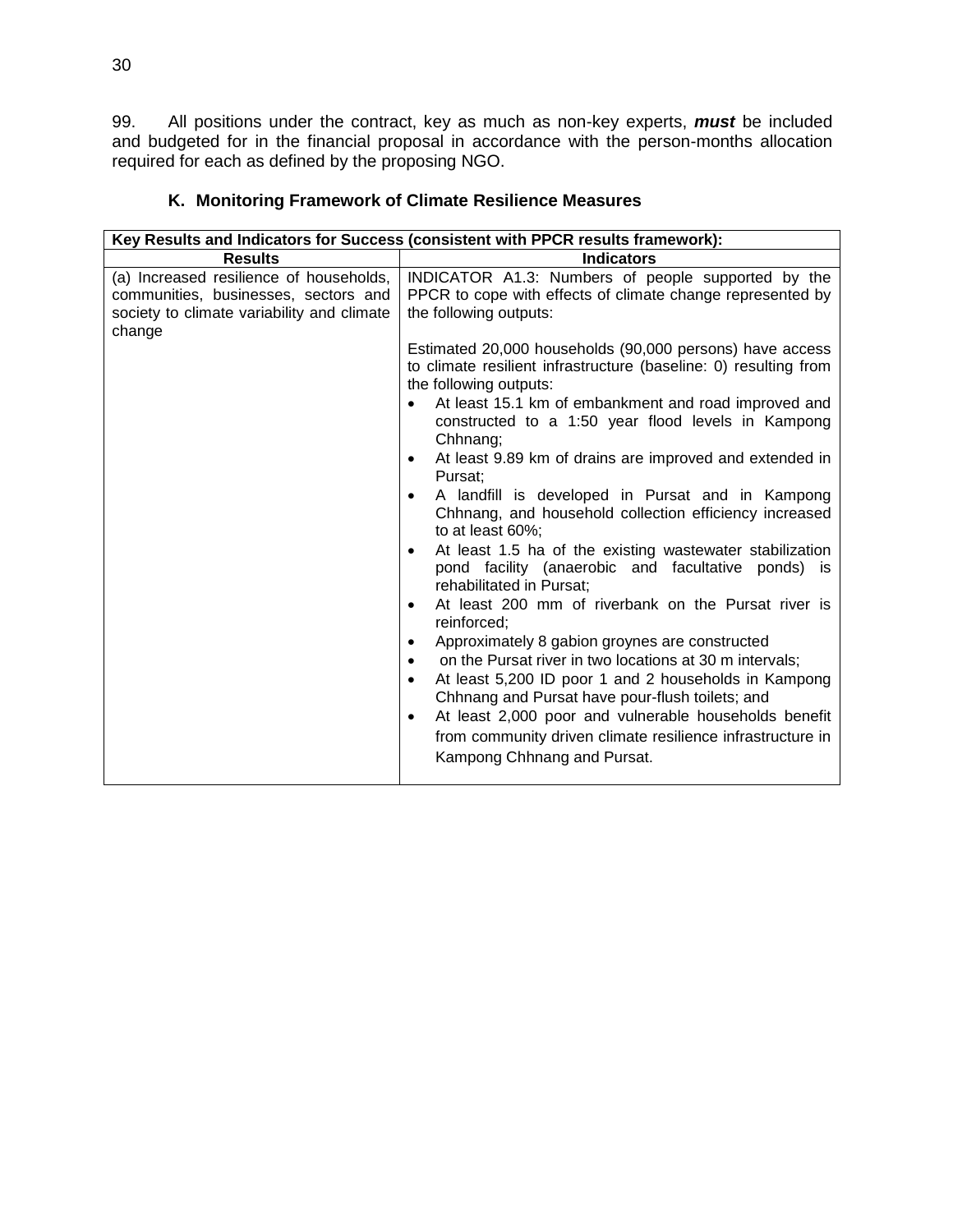| (b) Strengthened climate responsive<br>development planning | INDICATOR A2.1: Degree of integration of climate change in<br>including sector<br>planning,<br>national,<br>resulting<br>from<br>strengthened<br>institutional<br>capacity,<br>effective<br>sector<br>coordination, enhanced awareness and climate resilient<br>development planning resulting from the following outputs:                                                                                                                                                                                                                                                                                                                                                                                                                                                                                                                                                                                                                                                                                                                                                                                                                                                                                                                                                                                                                                                                                                                                                                                                                                    |
|-------------------------------------------------------------|---------------------------------------------------------------------------------------------------------------------------------------------------------------------------------------------------------------------------------------------------------------------------------------------------------------------------------------------------------------------------------------------------------------------------------------------------------------------------------------------------------------------------------------------------------------------------------------------------------------------------------------------------------------------------------------------------------------------------------------------------------------------------------------------------------------------------------------------------------------------------------------------------------------------------------------------------------------------------------------------------------------------------------------------------------------------------------------------------------------------------------------------------------------------------------------------------------------------------------------------------------------------------------------------------------------------------------------------------------------------------------------------------------------------------------------------------------------------------------------------------------------------------------------------------------------|
|                                                             | A Plan for Climate Change Adaptation in Urban Areas<br>$\bullet$<br>around the Tonle Sap is adopted by Tonle Sap<br>provinces;<br>A capacity development program is adopted by each<br>$\bullet$<br>municipality;<br>Revised building codes with refined latrine standards are<br>$\bullet$<br>developed and adopted by Tonle Sap provinces;<br>MPWT chairs at least two coordination meetings per<br>$\bullet$<br>year;<br>Semi-autonomous Urban Services Unit in Kampong<br>$\bullet$<br>Chhnang and Pursat municipalities are established and<br>become operational (30% of staff are women);<br>Development of sub-regional Tonle Sap Urban Areas<br>$\bullet$<br>Development Framework;<br>MPWT to<br>Support to<br>convene<br>national<br>urban<br>$\bullet$<br>development task force meetings with other ministries<br>and development partners in the urban sector (about<br>twice per year), which would include topics of climate<br>change resilience;<br>Initial support for establishment of urban service units (or<br>$\bullet$<br>special operating agencies) for improved delivery and<br>management of decentralized urban services;<br>Implementation of the Tonle Sap Urban<br>Areas<br>$\bullet$<br>Development Framework in partnership with provincial<br>and municipal governments around the Tonle Sap<br>through a consultation program and a plan for climate<br>change adaptation in urban areas; and<br>Water-related cross-cutting issues such as solid waste<br>$\bullet$<br>management, wastewater management and flood risk |
|                                                             | management incorporated into O&M plans.                                                                                                                                                                                                                                                                                                                                                                                                                                                                                                                                                                                                                                                                                                                                                                                                                                                                                                                                                                                                                                                                                                                                                                                                                                                                                                                                                                                                                                                                                                                       |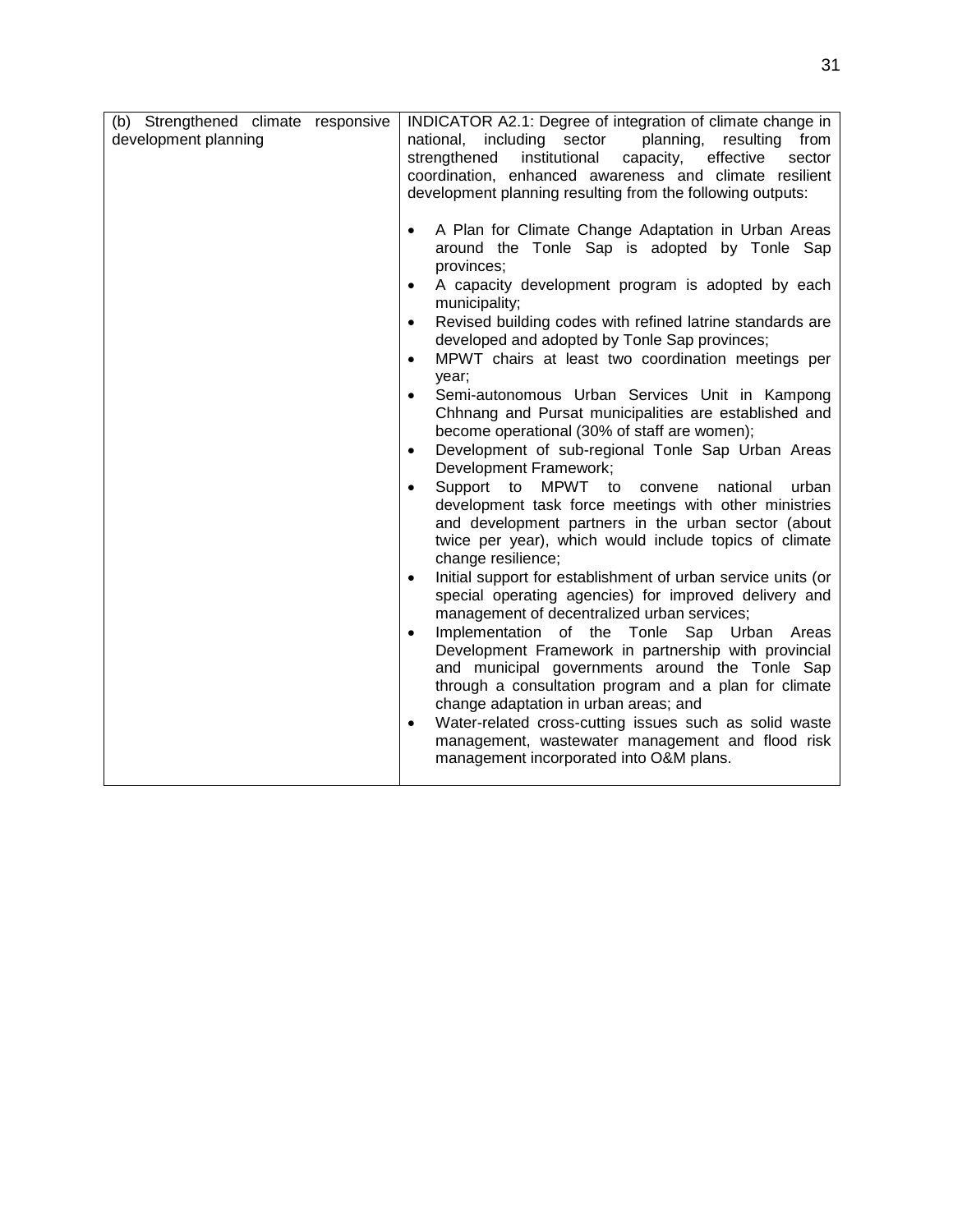| (c) Strengthened adaptive capacities             | INDICATOR B1: Extent to which vulnerable households,<br>communities businesses and public sector services use<br>improved PPCR supported tools, instruments, strategies,<br>activities to respond to Climate Variability and Climate<br>Change, contributed through the following outputs<br>Implementation of the capacity development plan in all<br>of climate resilient project design<br>aspects<br>and<br>implementation, including monitoring,<br>evaluation and<br>reporting, extending to all municipalities;<br>Enhanced climate change and hygiene awareness and<br>$\bullet$<br>action;<br>Improved household sanitation for IDPoor 1 and 2 in the<br>$\bullet$<br>current municipality area of Kampong Chhnang and<br>Pursat;<br>Improved building codes in provincial towns around the<br>$\bullet$<br>Tonle Sap to reflect key climate resilience features,<br>including appropriate sanitation; and<br>Implementation of the Tonle Sap Urban<br>Areas<br>$\bullet$<br>Development Framework in partnership with provincial<br>and municipal governments around the Tonle Sap<br>through a consultation program and a plan for climate<br>change adaptation in urban areas. |
|--------------------------------------------------|--------------------------------------------------------------------------------------------------------------------------------------------------------------------------------------------------------------------------------------------------------------------------------------------------------------------------------------------------------------------------------------------------------------------------------------------------------------------------------------------------------------------------------------------------------------------------------------------------------------------------------------------------------------------------------------------------------------------------------------------------------------------------------------------------------------------------------------------------------------------------------------------------------------------------------------------------------------------------------------------------------------------------------------------------------------------------------------------------------------------------------------------------------------------------------------------|
| (d) Improved institutional framework in<br>place | INDICATOR B2: Evidence of strengthened government<br>capacity and coordination mechanism to mainstream climate<br>resilience provided through the following outputs:<br>Support<br>MPWT.<br>national<br>to<br>to<br>convene<br>urban<br>$\bullet$<br>development task force meetings with other ministries<br>and development partners in the urban sector (about<br>twice per year), which would include topics on climate<br>change resilience;<br>Initial support for establishment of urban service units (or<br>$\bullet$<br>special operating agencies) for improved delivery and<br>management of decentralized urban services; and<br>Implementation of the Tonle Sap Urban<br>Areas<br>$\bullet$<br>Development Framework in partnership with provincial<br>and municipal governments around the Tonle Sap<br>through a consultation program and a plan for climate<br>change adaptation in urban areas;                                                                                                                                                                                                                                                                          |